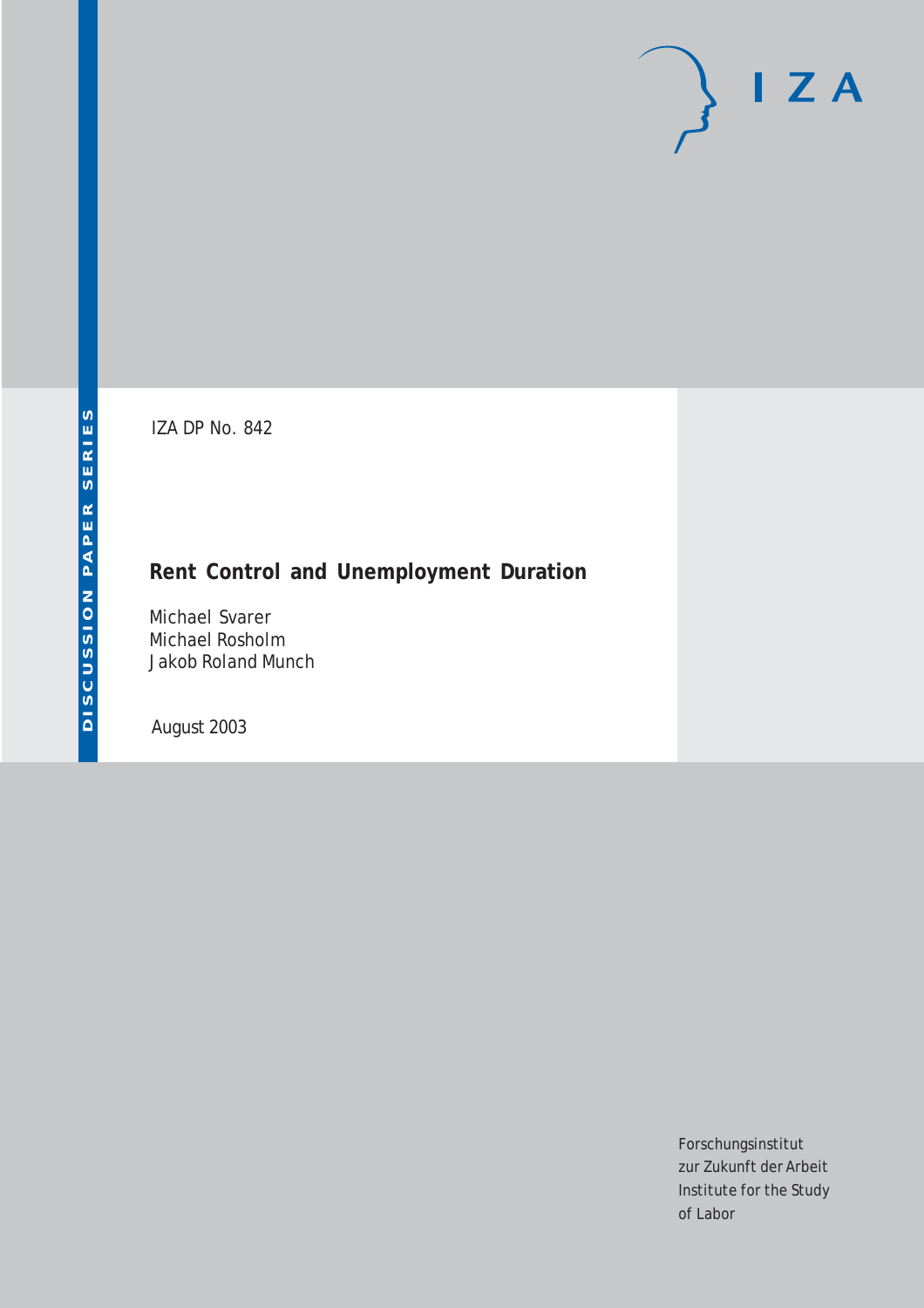# **Rent Control and Unemployment Duration**

## **Michael Svarer**

*University of Aarhus* 

## **Michael Rosholm**

*University of Aarhus and IZA Bonn* 

### **Jakob Roland Munch**

*Danish Economic Council* 

Discussion Paper No. 842 August 2003

IZA

P.O. Box 7240 D-53072 Bonn Germany

Tel.: +49-228-3894-0 Fax: +49-228-3894-210 Email: [iza@iza.org](mailto:iza@iza.org)

This Discussion Paper is issued within the framework of IZA's research area *Welfare State and Labor Market.* Any opinions expressed here are those of the author(s) and not those of the institute. Research disseminated by IZA may include views on policy, but the institute itself takes no institutional policy positions.

The Institute for the Study of Labor (IZA) in Bonn is a local and virtual international research center and a place of communication between science, politics and business. IZA is an independent, nonprofit limited liability company (Gesellschaft mit beschränkter Haftung) supported by Deutsche Post World Net. The center is associated with the University of Bonn and offers a stimulating research environment through its research networks, research support, and visitors and doctoral programs. IZA engages in (i) original and internationally competitive research in all fields of labor economics, (ii) development of policy concepts, and (iii) dissemination of research results and concepts to the interested public. The current research program deals with (1) mobility and flexibility of labor, (2) internationalization of labor markets, (3) welfare state and labor market, (4) labor markets in transition countries, (5) the future of labor, (6) evaluation of labor market policies and projects and (7) general labor economics.

IZA Discussion Papers often represent preliminary work and are circulated to encourage discussion. Citation of such a paper should account for its provisional character. A revised version may be available on the IZA website ([www.iza.org](http://www.iza.org/)) or directly from the author.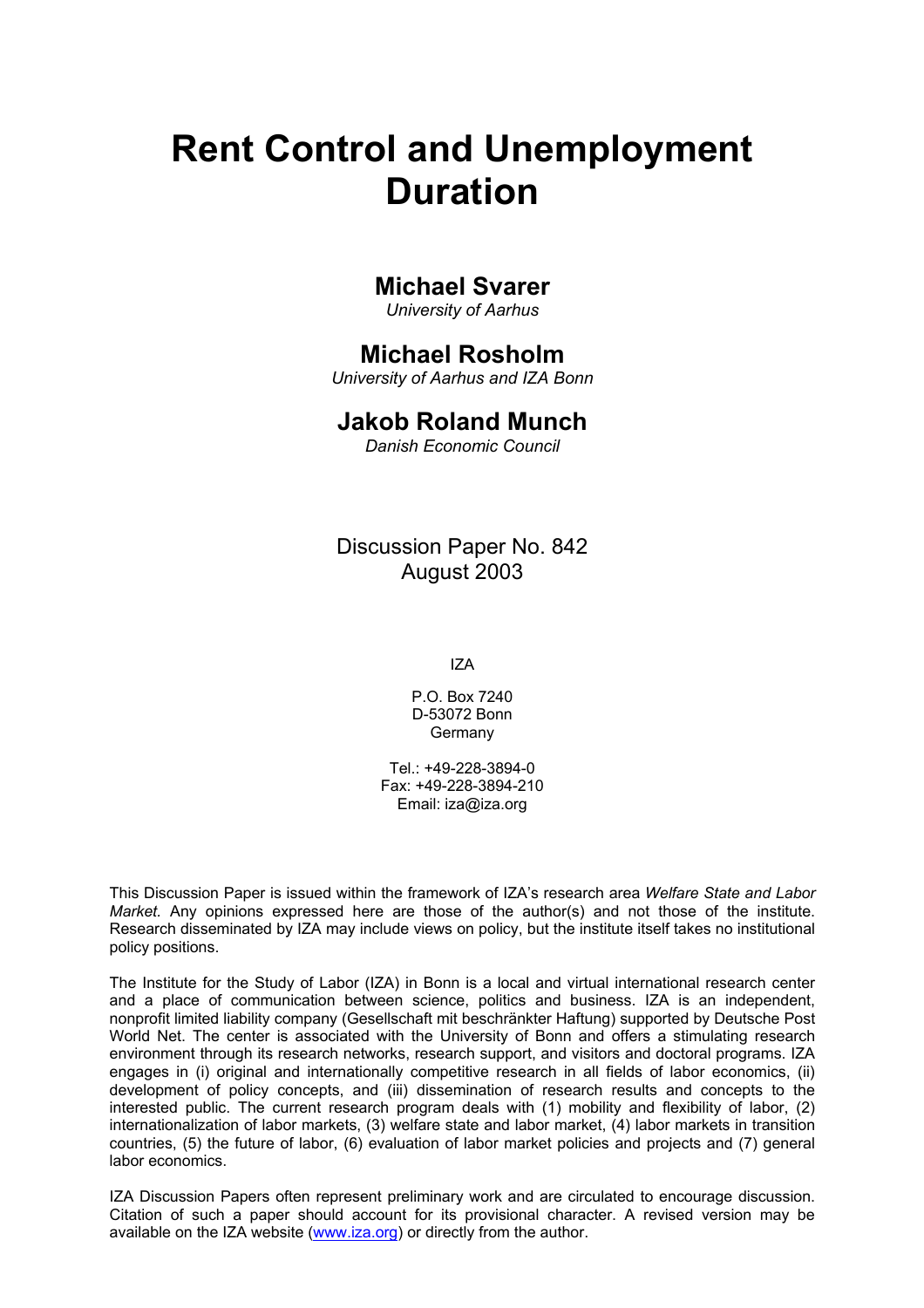IZA Discussion Paper No. 842 August 2003

## **ABSTRACT**

## **Rent Control and Unemployment Duration**[∗](#page-2-0)

In this paper we investigate whether rent control affects the functioning of the labour market. Particularly, we focus on the effect of rent control on the length of individual unemployment duration. Theoretically, the effect is ambiguous. Rent control reduces housing mobility and could very well spill-over to mobility in the labour market. On the other hand to maintain their rent control benefits unemployed individuals are presumably less demanding when accepting a job in the local labour market. Based on a rich Danish data set we investigate the empirical contents of the issue, and find results that are in clear accordance with the theoretical predictions.

JEL Classification: C41, J61, J64, D45, L51

Keywords: rent control, unemployment duration, search model

Corresponding author:

Michael Svarer Department of Economics University of Aarhus Building 320 8000 Aarhus C Denmark Tel.: +45 8942 1598 Fax: +45 8613 6334 Email: [michael@svarer.dk](mailto:michael@svarer.dk)

 $\overline{a}$ 

<span id="page-2-0"></span><sup>∗</sup> Financial support from the Danish Social Science Research Council is gratefully acknowledged. Michael Svarer thanks the Danish National Research Foundation for support through its grant to CAM. We are grateful to seminar participants at Southern University of Denmark and University of Aarhus for helpful comments. The views expressed are not necessarily reflecting those of the Danish Economic Council.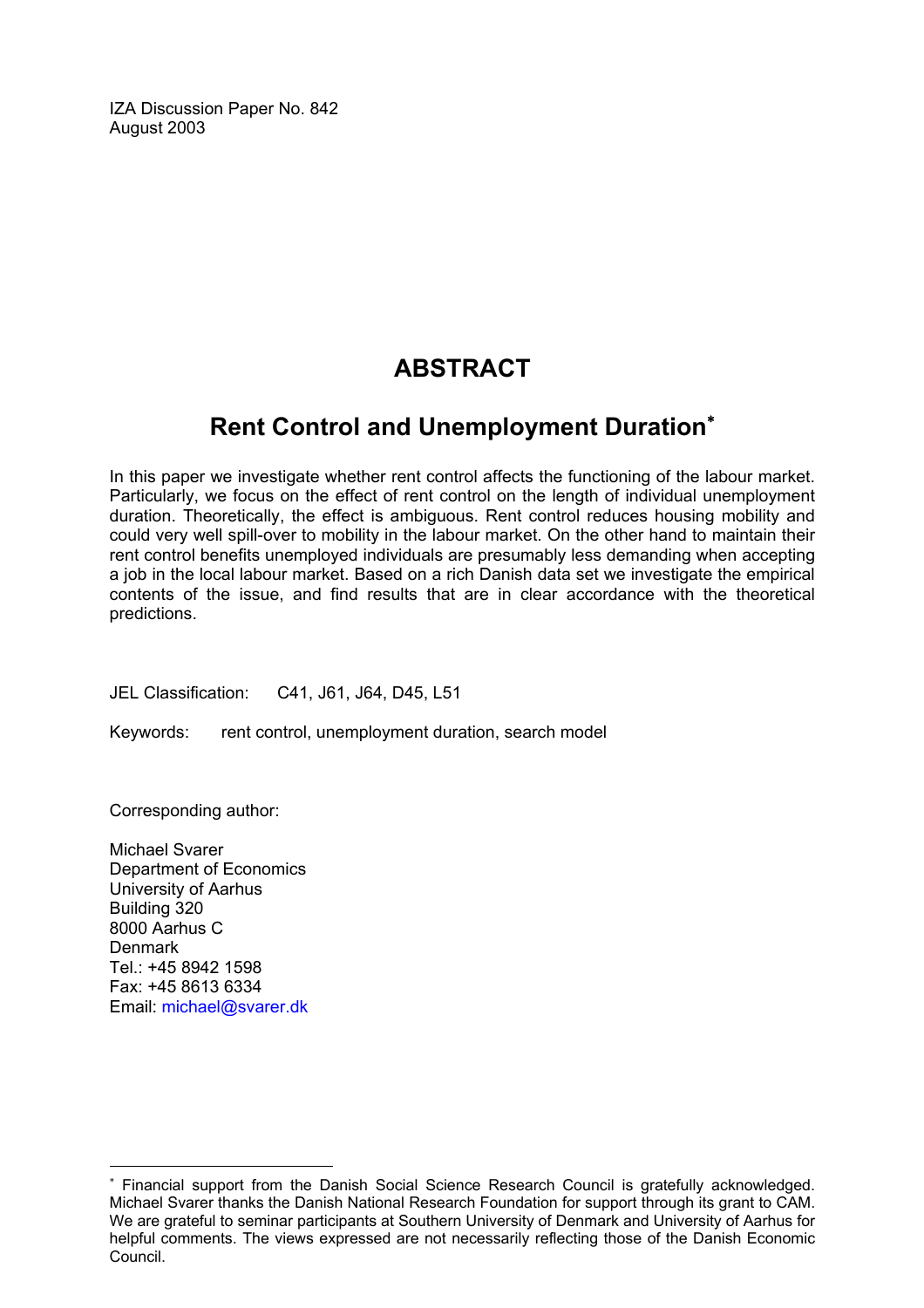#### Introduction  $\mathbf 1$

Rent controls have been a permanent feature of the Danish private rental market for more than 60 years. Recently, Munch & Svarer  $(2002)$  show that for a typical household in the Danish private rental sector, tenancy duration is more than six years longer if the apartment belongs to the 10 per cent most regulated units than if it belongs to the 10 per cent least regulated units. The purpose of the present paper is to investigate whether the reduced mobility in the housing market carries over to the labour market. The proposed mechanism is that since rent control increases costs of moving, unemployed workers enjoying rent control benefits tend to search less for jobs outside their local labour market. In addition, they are also less likely to accept job offers from employers located outside their local labour market. This story is not new and at least since Hayek's description of the repercussions of rent regulation in the labour market in Vienna in 1929 (Frasier Institute, 1975) there has been some focus on the potential negative impacts of rent control on labour mobility. However, as far as the authors of this article are aware, there have been made no attempts to empirically establish the importance of rent control on labour market dynamics. This paper is a first step in that direction.

In order to investigate whether rent control affects the length of individual unemployment we first present a theoretical model. In the model unemployed workers can search for new jobs in two regions; their local labour market and a national labour market excluding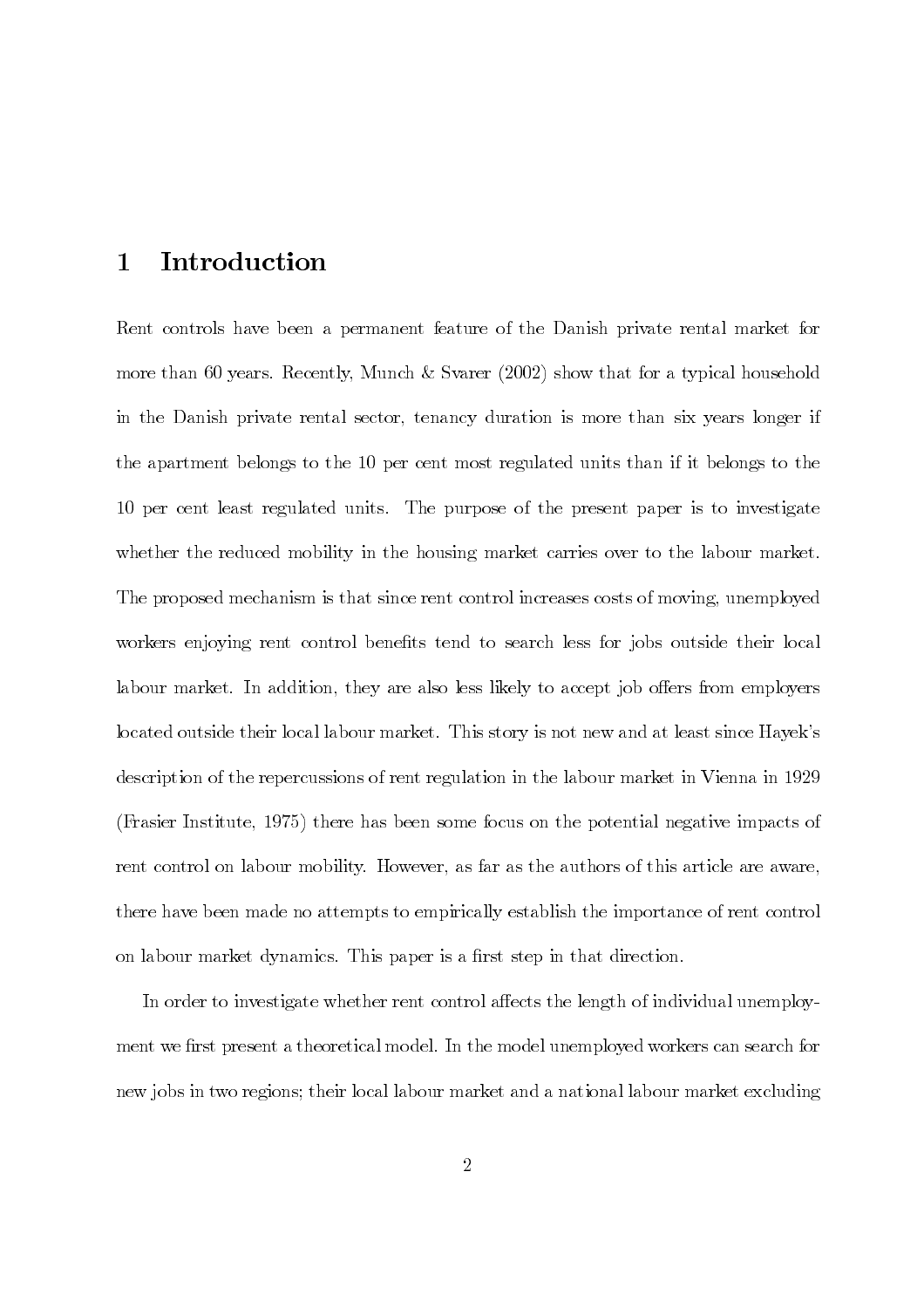the local labour market. We show that the prediction from the model is that transitions from unemployment to employment in the national labour market is indeed hampered by the presence of rent control. On the other hand, the transition from unemployment to a new job in the local labour market is reinforced by rent control.

Our empirical analysis is based on a rich register-based data set collected by Statistics Denmark. It covers 10 per cent of the adult population and contains information on labour market status, housing status and various personal characteristics in the period from 1997 to 2000. Of particular relevance is that the data set allows us to construct a measure of the extent to which each housing unit is rent controlled. The rent control benefit for a housing unit is calculated as the difference between a predicted uncontrolled rent and the actual rent paid.

We find that individuals occupying housing units with relatively high rent control benefits experience longer unemployment spells compared to their less fortunate counterparts, when the transition to a job in the national labour market is considered. In contrast, the opposite is true when transitions to a job in the local labour market is considered. Our findings are therefore in complete accordance with the theoretical predictions.

This study contributes to the growing literature on the effects of rent control. Among economists there seems to be consensus on the misfortunes of rent control when it comes to the effects on quantity and quality of housing (Alston *et al., 1992*). In addition, the opponents of rent control argue that regulations imply serious inefficiencies in the housing market. These inefficiencies range from lack of maintenance due to low economic profits for landlords (Gyourko and Linneman, 1990) over misallocation of housing (Glaeser and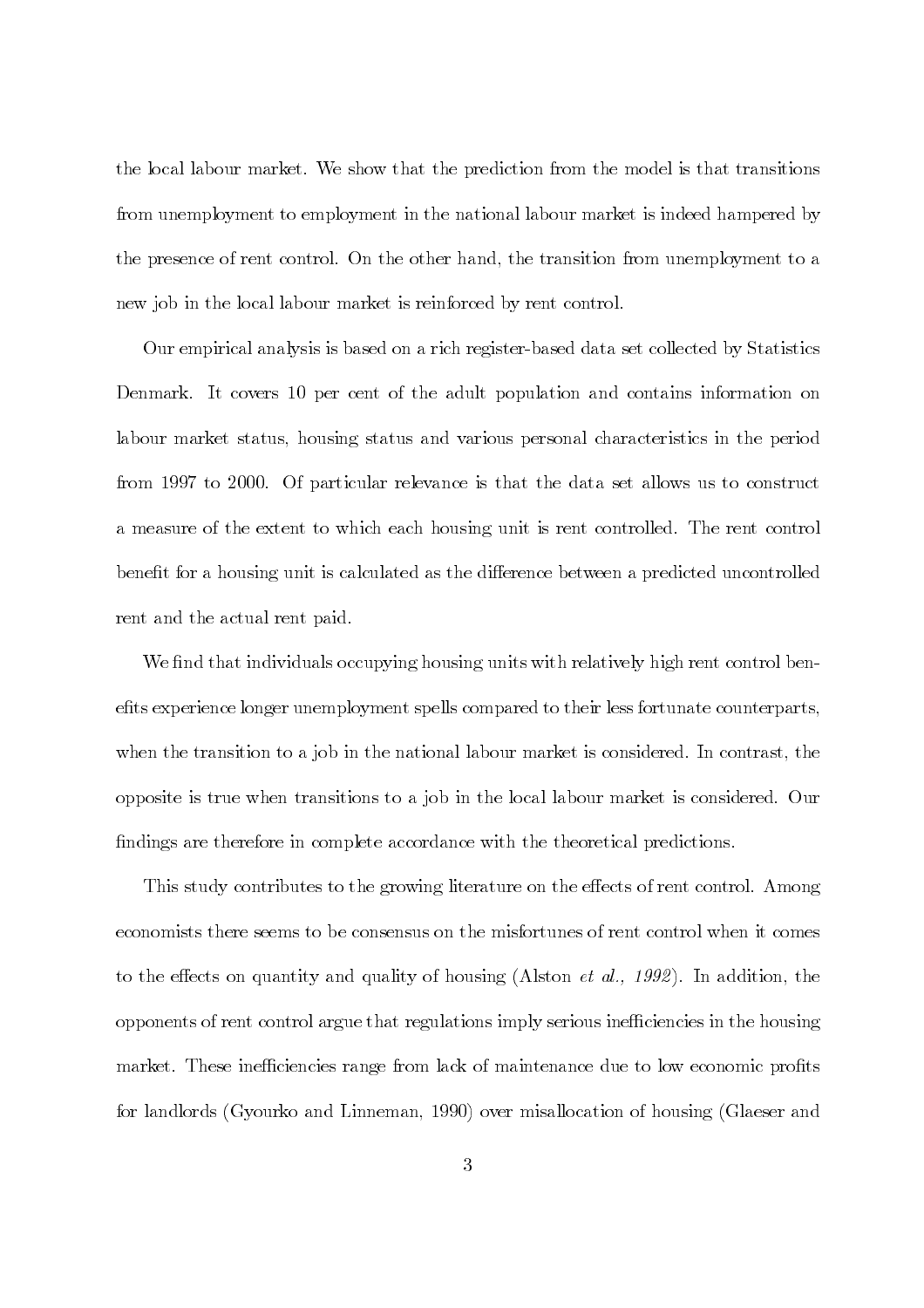Luttmer, 2003) to reduced mobility in the housing market (Munch & Svarer, 2002). On the other hand, less critical commentators on rent control argue that the regulations provide tenants with security and therefore improve welfare for a large group of usually socioeconomic weak citizens in the housing market (Arnott, 2003). It has also been argued that the presence of (mild) rent control can be welfare improving since landlords have monopsony power and therefore tend to set rents above marginal cost levels. Hence, a mild rent control can distribute some of the economic rent from landlords to tenants  $(Arnott and Igarashi, 2000).$ 

In sum, the net effect of rent control on efficiency and equity in the housing market is an open question and as Arnott (2003) states "... since economically sound arguments can be made on both sides of almost any public policy debate, decisions should be based on a quantitative assessment of the proposed policy's costs and benefits.". This paper is a step in that direction, since we measure the impact of rent control on the functioning of the labour market.

The paper is organized as follows. In Section 2 we present a basic theoretical model. Section 3 shortly discusses the main features of the Danish private rental housing market. The characteristics of rent control in Denmark fit well with the description of rental housing markets of several other countries. Hence, the results presented here also have implication for other countries. The data set is described in Section 4 along with a description of the calculation of rent control benefits. Section 5 contains a description of the econometric specification. In Section 6 we present the results, and in Section 7 we conclude.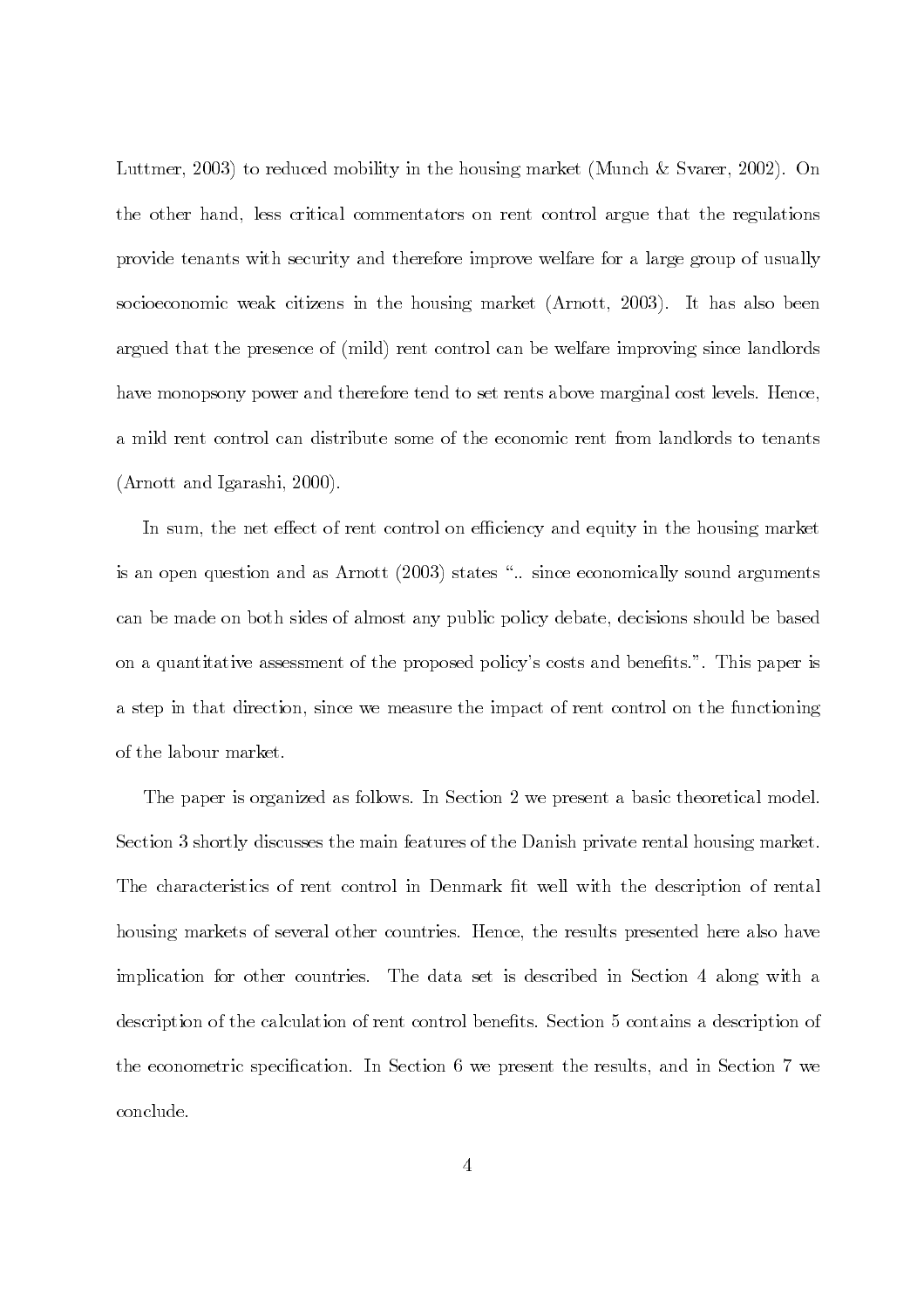#### $\overline{2}$ Model

This section sets up a search model with two labour markets, a local labour market labelled A, and a national labour market, excluding the local market, which we denote by  $B$ . We assume that workers can not live and work in different regions. Let the offer arrival rate for job offers be  $\lambda_A$  and  $\lambda_B$  in the two regions, respectively, and let the wage offer distribution be  $F(w)$ . This distribution is assumed identical across regions. Unemployment benefit, which is received as long as unemployed, is denoted by  $b$  and when living in rent controlled housing the rent control benefit is r. The discount rate is  $\rho$ .

To proceed we first consider an economy without rent control. Jobs are assumed to last forever, implying that the asset value of employment is

$$
V^E(w)=w/\rho
$$

The expected discounted lifetime income for an unemployed,  $V^U$ , can be expressed as the solution to the asset pricing equation

$$
\rho V^U = b + (\lambda_A + \lambda_B) \int \max(V^E(w) - V^U, 0) dF(w),
$$

where the opportunity cost of searching while unemployed is equal to income while unemployed plus the expected capital gain attributable to searching for an acceptable job where acceptance occurs only if the value of employment,  $V^{E}(w)$ , exceeds that of continued search. Note, since the value of employment increases in the wage,  $w$ , and the value of unemployment does not, there exists a reservation wage,  $w^*$ , for which wages above  $w^*$ make employment more favorable than continued search. The reservation wage can be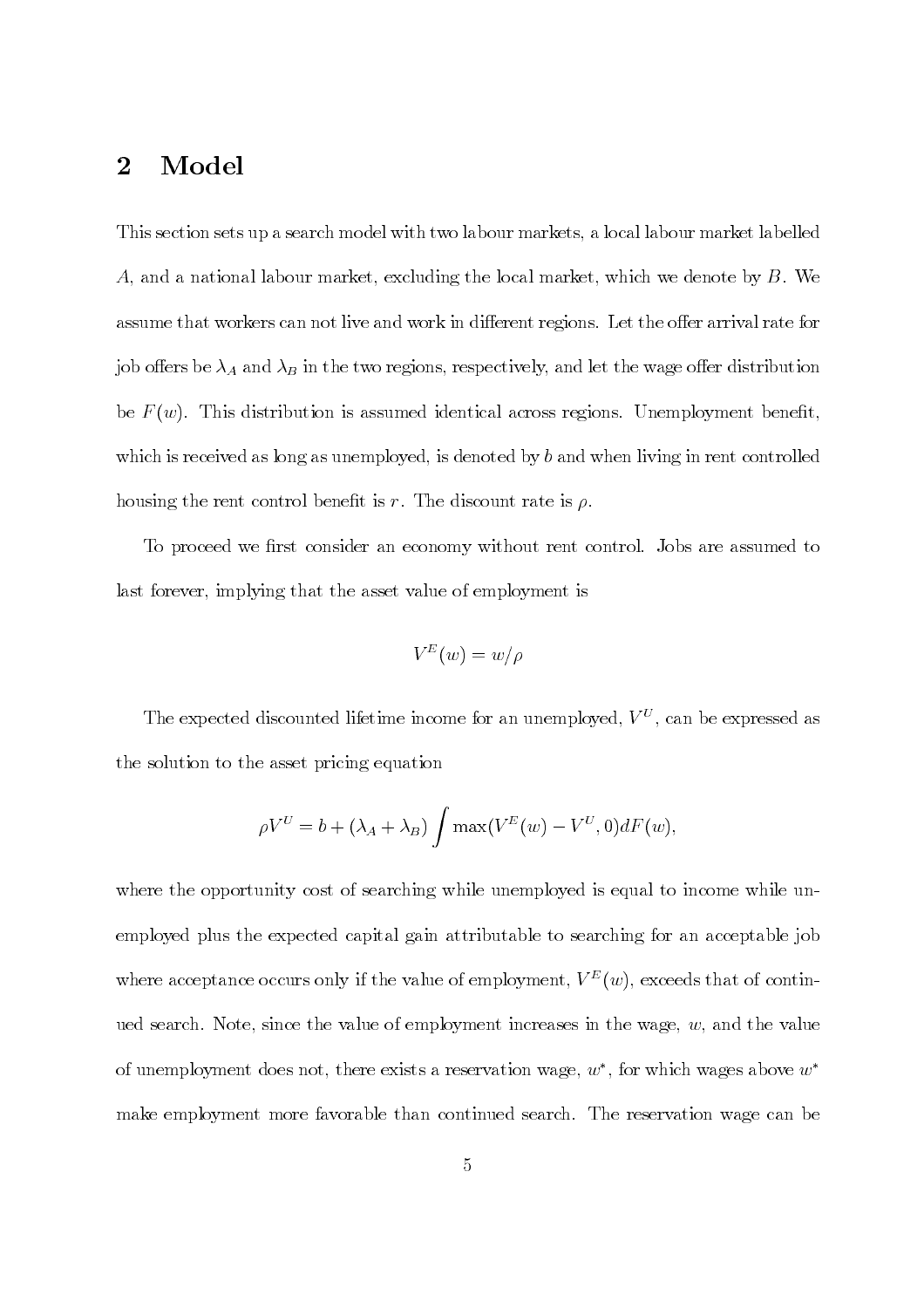expressed as

$$
w^* = b + \frac{\lambda_A + \lambda_B}{\rho} \int_{w^*}^{\overline{w}} (w - w^*) dF(w) .
$$

Hence, in this simple setup, the reservation wage is the same for accepting a job offer in the two labour markets.

Now, for a worker in regulated rental housing, the situation is slightly different. First of all, the value of accepting a job now depends on the location of the job. We make the assumption that moving implies a loss of the benefit associated with rent regulation<sup>1</sup>. Hence, the value of employment locally is

$$
V^{ER}(w) = \frac{w+r}{\rho},
$$

while the value of accepting a job in region B is  $V^{E}(w)$ .

The asset value of unemployment for an individual in rent regulated housing is

$$
\rho V^{UR} = b + r + \lambda_A E \max(V^{ER}(w) - V^{UR}, 0) + \lambda_B E \max(V^{E}(w) - V^{UR}, 0)
$$
  
= 
$$
b + r + \frac{\lambda_A}{\rho} \int_{\rho V^{UR} - r}^{\overline{w}} (w - (\rho V^{UR} - r)) dF(w) + \frac{\lambda_B}{\rho} \int_{\rho V^{UR}}^{\overline{w}} (w - \rho V^{UR}) dF(w).
$$

As it can be seen from this equation, this leads to a dual reservation wage strategy; for the local labour market, the reservation wage is  $w_{RA}^* \equiv \rho V^{UR} - r$ , while for the national labour

<sup>1</sup>Clearly, the probability of obtaining a rent controlled housing unit in the new region is presumably not zero. However, as rent controlled housing units are characterized by excess demand they are hard to obtain. We therefore make the rather pausible assumption that the rent control benefit is lost if the housing unit is vacated. An alternative presentation of this model is that the rent control benefit is simply a moving cost facing all individuals who decide to move. The qualitative results derived below still hold in that case.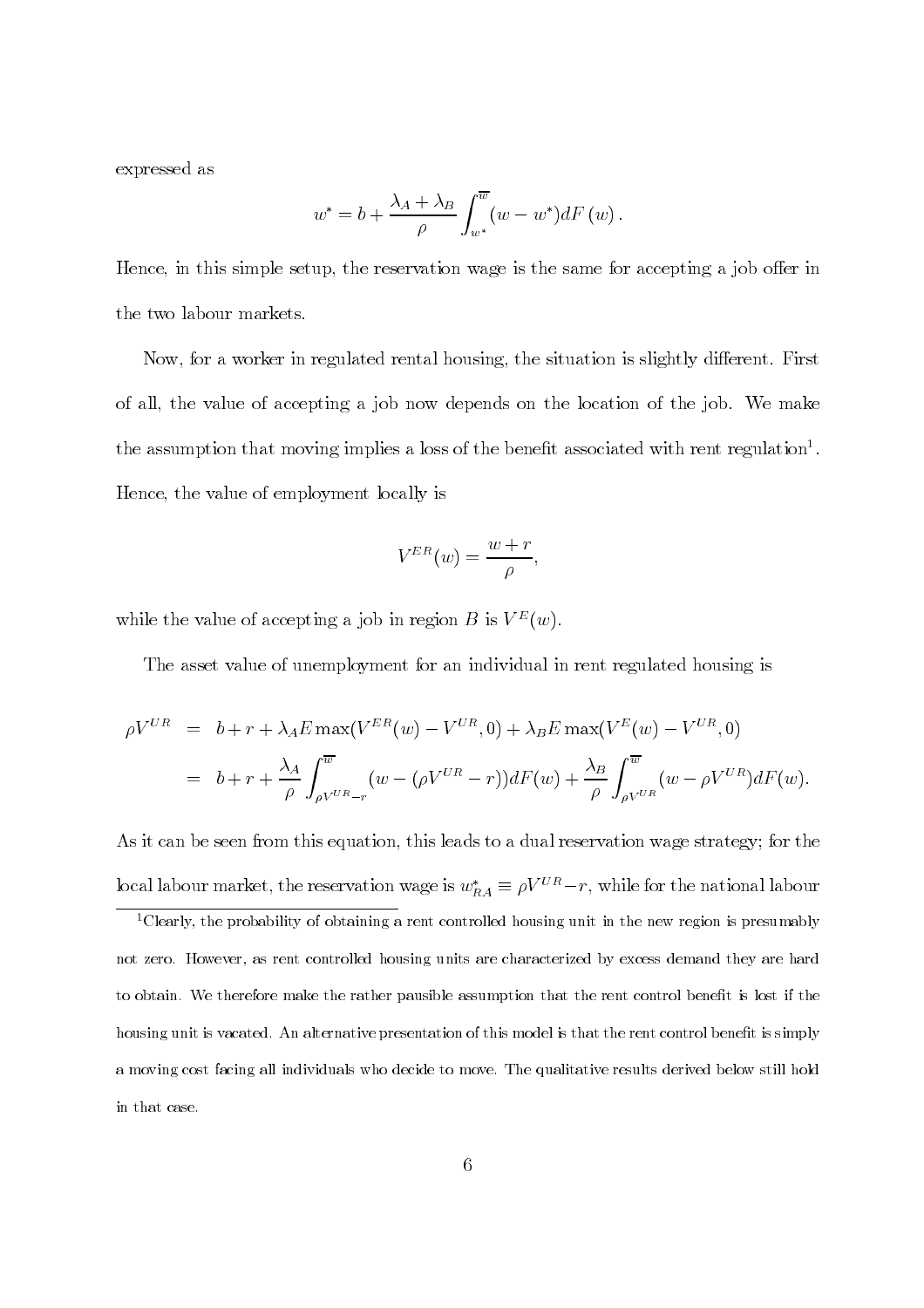market, it equals  $w_{RB}^* \equiv \rho V^{UR}$ . Trivially, we have  $w_{RA}^* < w_{RB}^*$ . Thus the unemployed person is willing to accept a job paying a lower wage if that implies staying in the regulated apartment, while moving implies giving up the rent regulated apartment, and hence the reservation wage is higher, because it must compensate the unemployed worker for the lost subsidy.

To see how rent control affects the behavior of unemployed workers we compare their reservation wages in a system with rent control and a system without, that is we want to determine the size of  $w^*$  relative to  $w^*_{RA}$  and  $w^*_{RB}$ . Rewriting the expression for the value function associated with being unemployed while living in rent regulated housing. we obtain

$$
w_{RB}^{*} = b + r + \frac{\lambda_{A}}{\rho} \int_{w_{RA}^{*}}^{\overline{w}} (w - (w_{RB}^{*} - r)) dF(w) + \frac{\lambda_{B}}{\rho} \int_{w_{RB}^{*}}^{\overline{w}} (w - w_{RB}^{*}) dF(w).
$$

Consider the sign of  $w^* - w^*_{RB}$ .

$$
w^* - w_{RB}^* = \frac{\lambda_A + \lambda_B}{\rho} \left( \int_{w^*}^{\overline{w}} (w - w^*) dF(w) - \int_{w_{RB}^*}^{\overline{w}} (w - w_{RB}^*) dF(w) \right)
$$

$$
-r - \frac{\lambda_A}{\rho} \left( \int_{w_{RA}^*}^{w_{RB}^*} (w - w_{RA}^*) dF(w) + r \int_{w_{RB}^*}^{\overline{w}} dF(w) \right).
$$

Now assume  $w^* \geq w_{RB}^*$ . The first element in the sum is negative; the option value of search is declining in the reservation wage. In addition the remaining terms are always negative. Therefore, by contradiction, we must have  $w^* < w^*_{RB}$ .

After rearranging terms, we can write  $w_{RA}^*$  in the following way:

$$
w_{RA}^* = b + \frac{\lambda_A}{\rho} \int_{w_{RA}^*}^{\overline{w}} (w - w_{RA}^*) dF(w) + \frac{\lambda_B}{\rho} \int_{w_{RB}^*}^{\overline{w}} (w - (w_{RA}^* + r) dF(w)).
$$

Let us look at  $w^* - w^*_{RA}$ .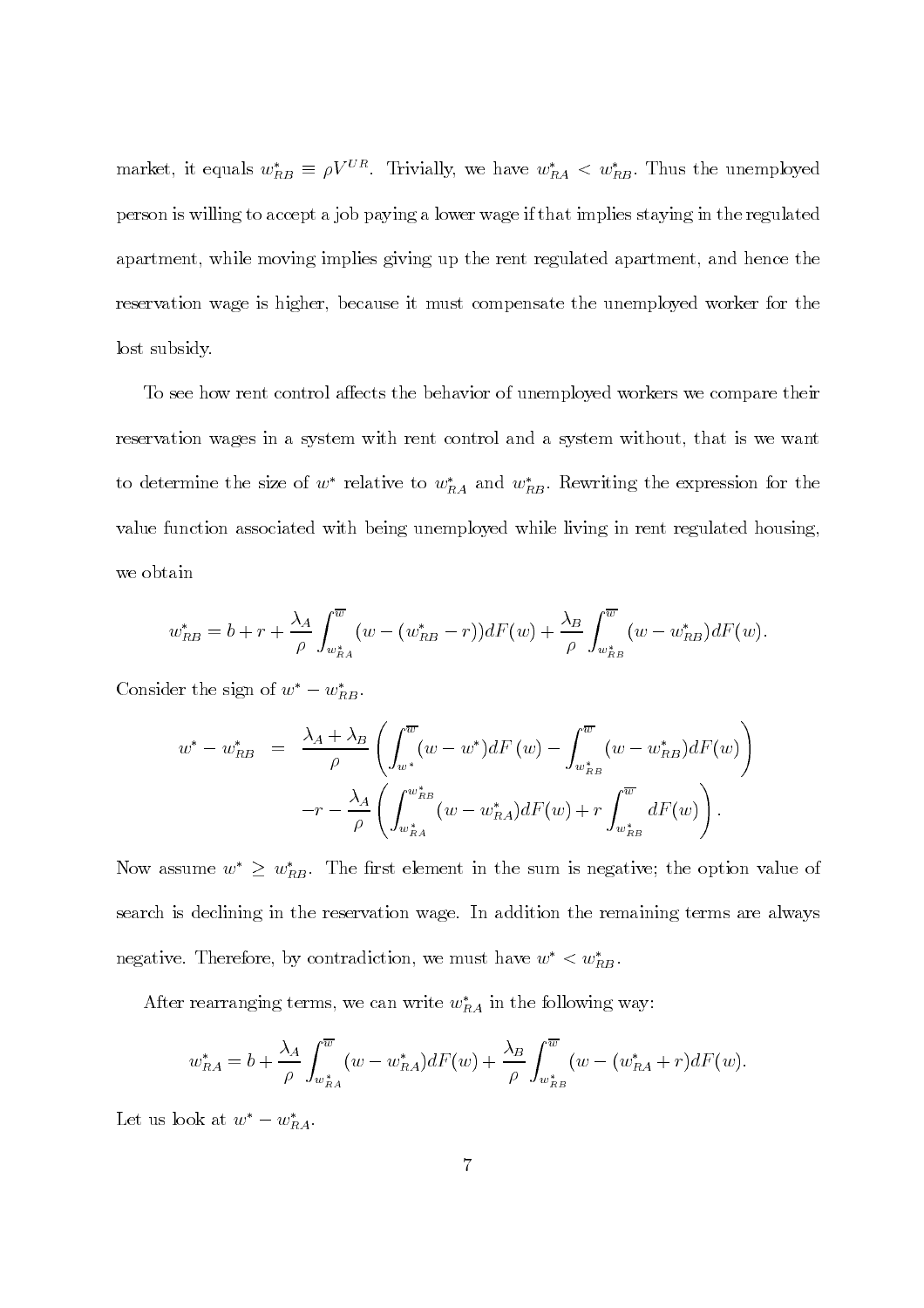$$
w^* - w_{RA}^* = \frac{\lambda_A + \lambda_B}{\rho} \left( \int_{w^*}^{\overline{w}} (w - w^*) dF(w) - \int_{w_{RA}^*}^{\overline{w}} (w - w_{RA}^*) dF(w) \right) + \frac{\lambda_B}{\rho} \left( \int_{w_{RA}^*}^{w_{RB}^*} (w - w_{RA}^*) dF(w) + r \int_{w_{RB}^*}^{\overline{w}} dF(w) \right).
$$

Assume that  $w^* \leq w^*_{RA}$ . Now, the first component in this sum is positive, since the reservation wage is inversely related to the option value of search. The remaining components are obviously positive too, which leads to a contradiction.

Proposition 1  $w_{RA}^* < w^* < w_{RB}^*$ 

To envision how the different reservation wages affect individual transitions from unemployment we state the hazard rate out of unemployment to a job in region  $A$  and  $B$ respectively in a system without rent control (and moving costs), as

$$
\theta_A = \lambda_A (1 - F(w^*))
$$
 and  $\theta_B = \lambda_B (1 - F(w^*)).$ 

The exit rate from unemployment is the product of the arrival rate of job offers and the probability that the offer is accepted. In a system with rent control the relevant hazard rates for exit to a new job in the local labour market and the national labour market, respectively, are

$$
\theta_{RA} = \lambda_A (1 - F(w_{RA}^*))
$$
 and  $\theta_{RB} = \lambda_B (1 - F(w_{RB}^*)),$ 

its easy to see that  $\theta_{RB} < \theta_B$  and  $\theta_A < \theta_{RA}$ , so individuals in rent controlled housing have higher transition rates into employment in the local labour market, while they have lower transition rates into jobs in other regions.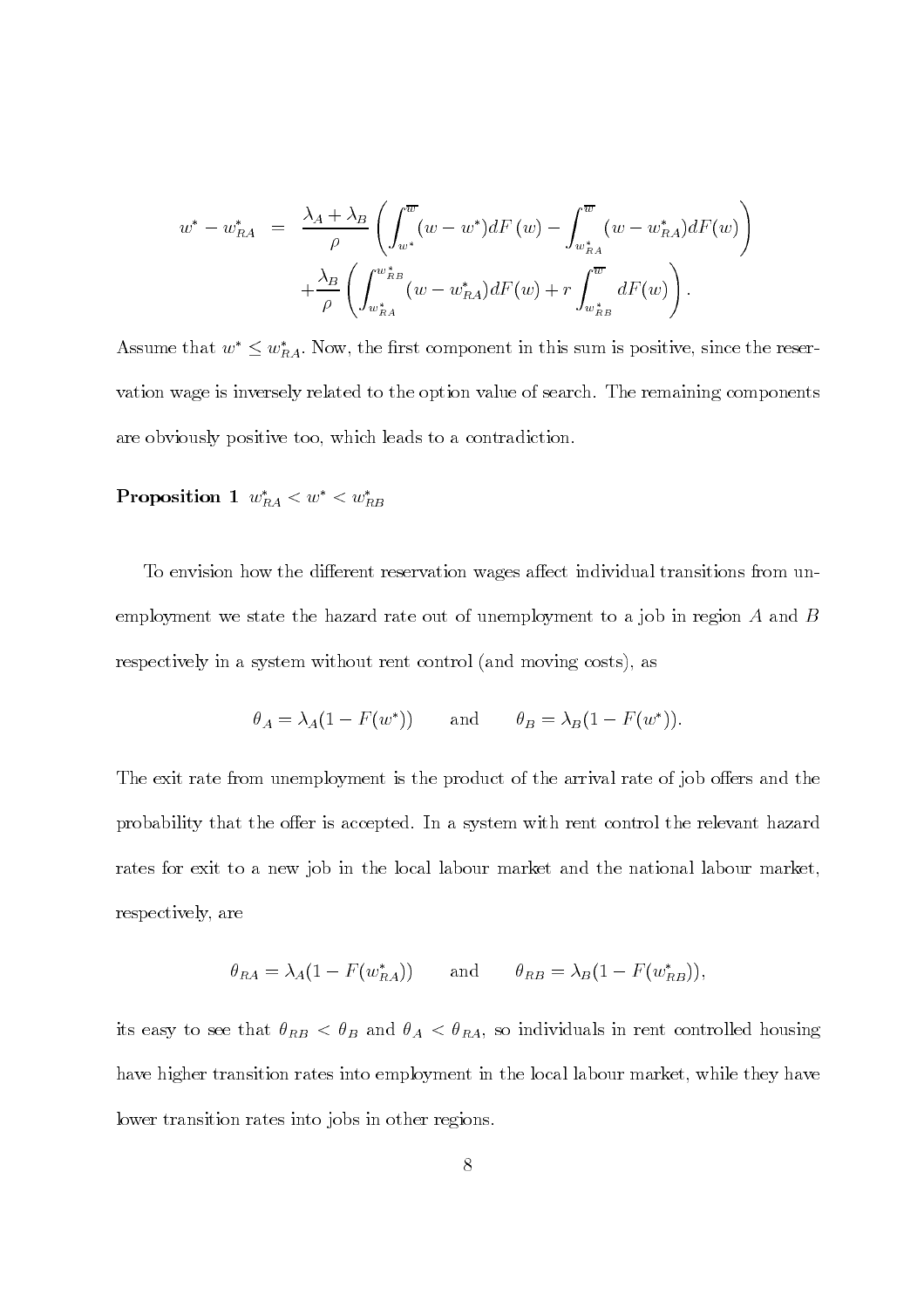What, then, is the relation between the overall hazard rates, that is

$$
\theta_A + \theta_B \geq \theta_{RA} + \theta_{RB}
$$
?

To answer this question, look at the following:

$$
\theta_A + \theta_B - (\theta_{RA} + \theta_{RB}) = \lambda_A (1 - F(w^*)) + \lambda_B (1 - F(w^*))
$$
  

$$
-\lambda_A (1 - F(w^*_{RA})) - \lambda_B (1 - F(w^*_{RB}))
$$
  

$$
= \lambda_A [F(w^*_{RA}) - F(w^*)] + \lambda_B [F(w^*_{RB}) - F(w^*)]
$$

The first component is negative, and the second positive, hence the answer to the question posed depends on the relative size of  $\lambda_A$  and  $\lambda_B$ , and the relative sizes of  $F(w_{RA}^*) - F(w^*)$ , and  $F(w_{RB}^*) - F(w^*)$ , and is, without additional assumptions, an empirical question.

To sum up, the job search model presented in this section demonstrates that the impact of rent control on unemployment duration is an empirical question. Clearly, geographic mobility of unemployed workers is reduced by the presence of rent control, since unemployed workers would need to be compensated for the lost rent control benefit. Therefore, they set higher reservation wages (or search less actively) outside the local labour market. This prolongs unemployment duration. On the other hand, in order to maintain their rent control benefit, unemployed individuals set lower reservation wages in the local labour market, which works in the opposite direction, i.e., it reduces unemployment duration. The overall effect on unemployment duration is ambiguous.

Of course, if we look beyond unemployment duration, one realizes that there may be other effects of rent control on the labour market. First, the willingness to commute, and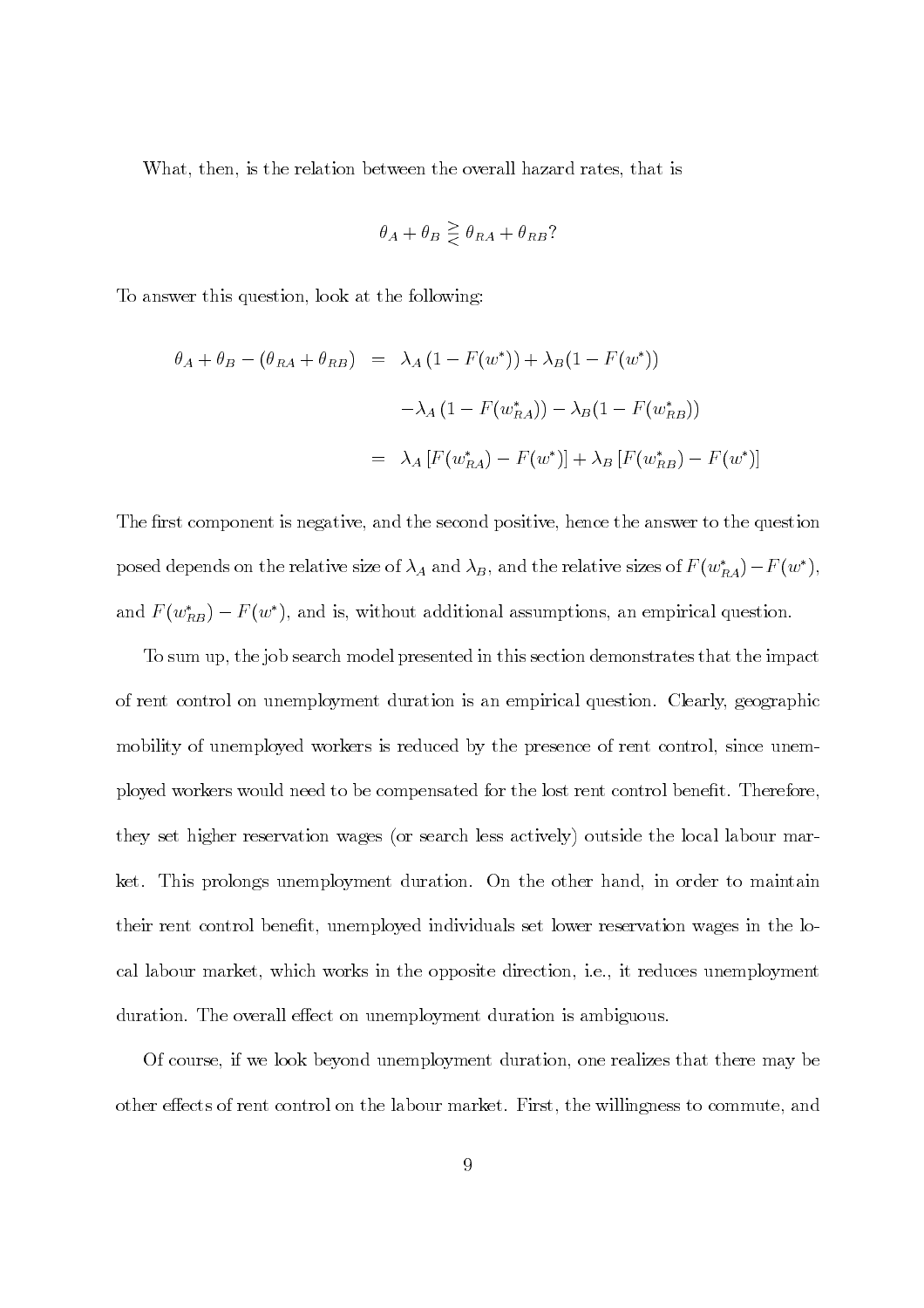hence commuting distance, should be larger for unemployed workers in rent controlled housing units. Second, in terms of matching models, by setting a lower reservation wage for local jobs, unemployed workers accept matches with lower productivity (lower wages). This implies an efficiency loss for the economy as a whole. Moreover, it implies that employed individuals in rent controlled housing units will conduct more on-the-job search, *ceteris paribus*, because they have more to gain from this. However, it is beyond the scope of this paper to analyze these effects in depth.

#### $\bf{3}$ The Danish private rental housing market

There are around 2.5 mill. housing units in the Danish housing market, and it comprises four main sectors, each characterized by a different set of legal regulations. The four sectors are *owner occupied housing* (51%), *co-operative housing* (6%), where the occupants own a part of the cooperative and have the right to use a specific apartment, *public rental housing* (19%), which is rented housing provided by housing associations, and *private rental housing*  $(18\%)$ . Here we only consider the market for private rental housing.

Rent controls have been a permanent feature of the private rental market for more than 60 years. Rents in most private rented dwellings in larger urban areas are cost-based, regulated rents. Landlords are allowed to pass on all costs (property taxes included) actually incurred in the day-to-day operation of the property and a prescribed charge to cover maintenance cost. The cost-based rent also allows for a capital charge, which can vary between 7 and 14 per cent depending on the age of the dwelling. However,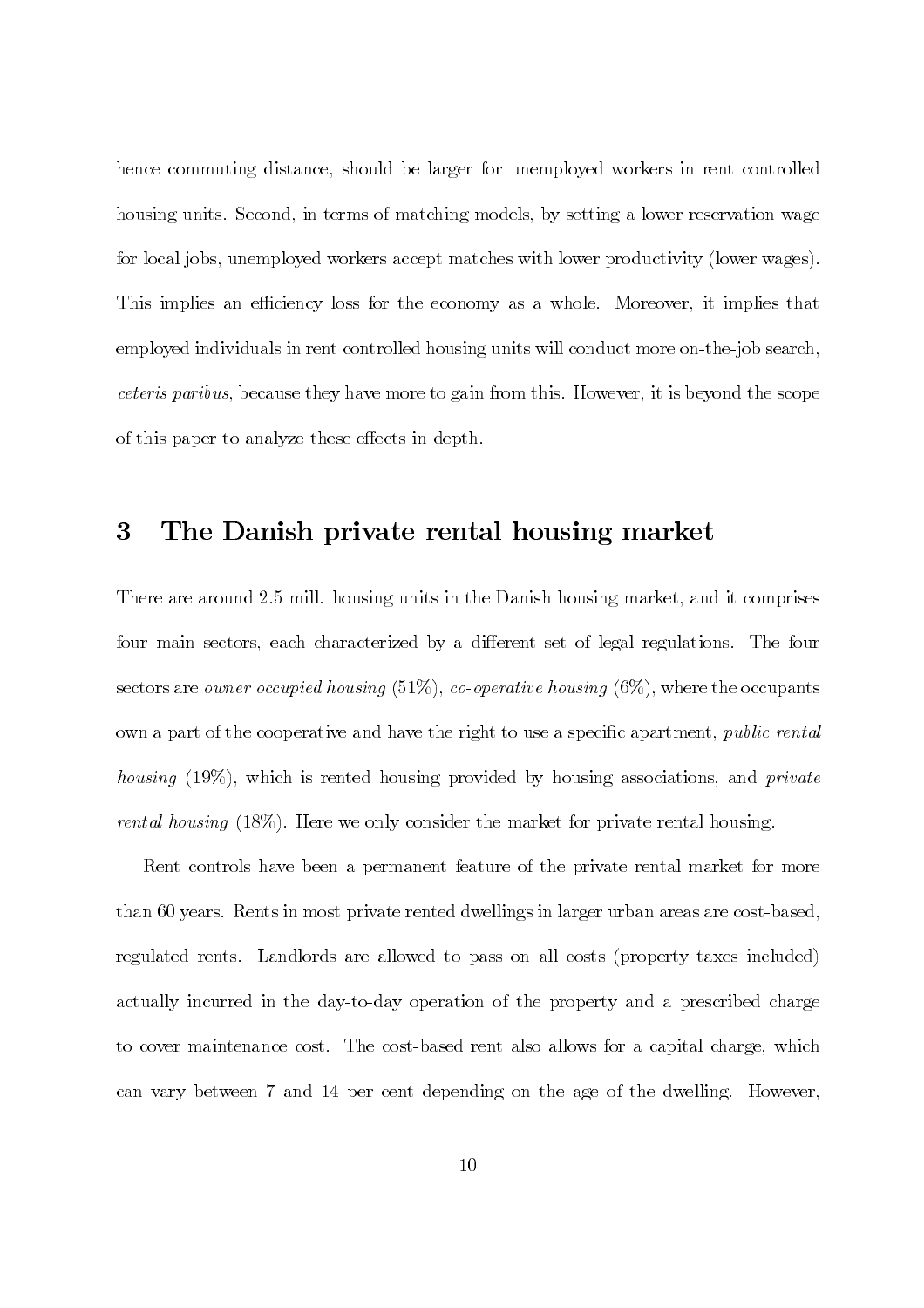the capital charge is calculated on the basis of the value of the property in 1973 and no allowance for inflation on this part of the rent is permitted. Also, landlords cannot raise rents due to increased demand for housing. Thus the capital payoff is eroded by inflation and depreciation. Rents in all dwellings constructed after 1991 are exempted from rent control, but only a small number of private rented dwellings (about  $6\%$ ) has been built since  $1991.$ 

In minor rural districts the local authorities are not imposing rent control in the traditional sense. Instead rents are determined by legislation at the "value of the rental unit", which is not a market rent. The "value of the rental unit" is determined by comparing with similar housing units in the area, and so it is a rather vague concept. However, also housing units in urban areas can be rented at the "value of the rental unit" if they are thoroughly improved when they become vacant. In this way substantial rent increases are allowed for, and landlords sometimes use this route to escape rent control.

Another feature of the private rented sector is that whenever a private rented property is for sale, legislation gives current residents the right to take over the property at the offered price and convert it to a co-operative. The offered price typically reflects controlled rents, so most properties are taken over by residents under favorable conditions. As a result the total number of private rented dwellings has been in decline.

Recently, Lind (2001) has surveyed existing rent regulating systems in a number of European countries and North American cities. The main message is that rent regulation exists in many countries (e.g. Austria, Germany, Sweden, certain states in the US, provinces in Canada and others), and that traditional rent control that keeps rents below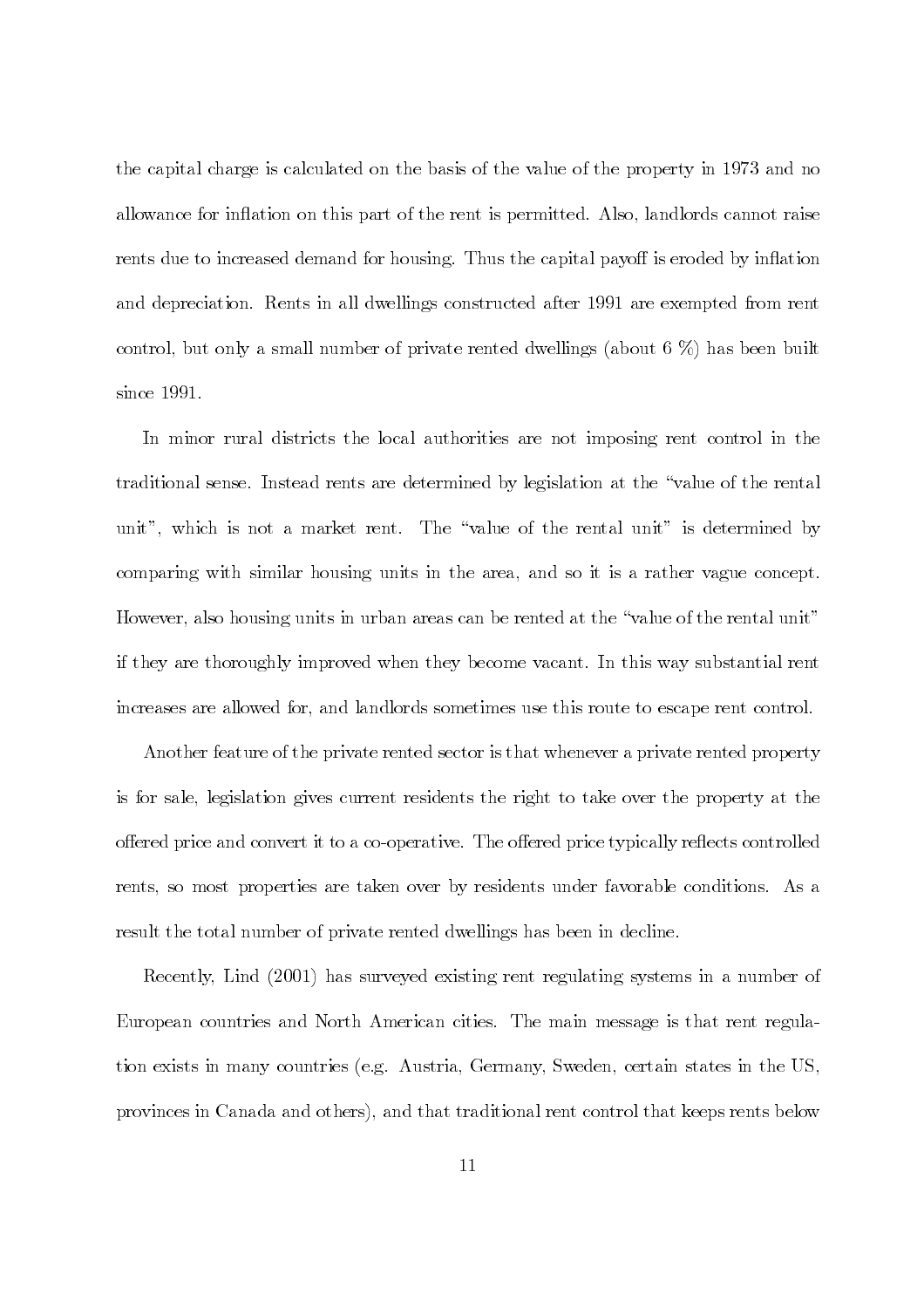market rents are in decline but still widespread. So even though the present analysis is based on data from the Danish housing market, its implications are valid in a much wider context.

#### $\overline{4}$ Data

To investigate the effect of rent control on the duration of unemployment spells a very rich data set, which is drawn from administrative registers made available by Statistics Denmark, is employed. The complete data set consists of a 10% random sample of the Danish adult population, and it comprises information on a large number of demographic and socioeconomic variables as well as information about physical characteristics of all housing units occupied by the sample population in the years 1997-2000 and information about individuals labour market status. Of particular interest are the dependent variable, the length of unemployment spells, and the measure of the benefit associated with occupying a rent controlled housing unit. These variables are described in more detail below.

#### $4.1$ Unemployment spells and geographical mobility

For all individuals in the original sample weekly event histories for the states in the labour market have been constructed. Here we are interested in the states unemployment and employment, but other states, such as education, different leave schemes, and early retirement, are also known. The sample has been restricted to the inflow to unemploy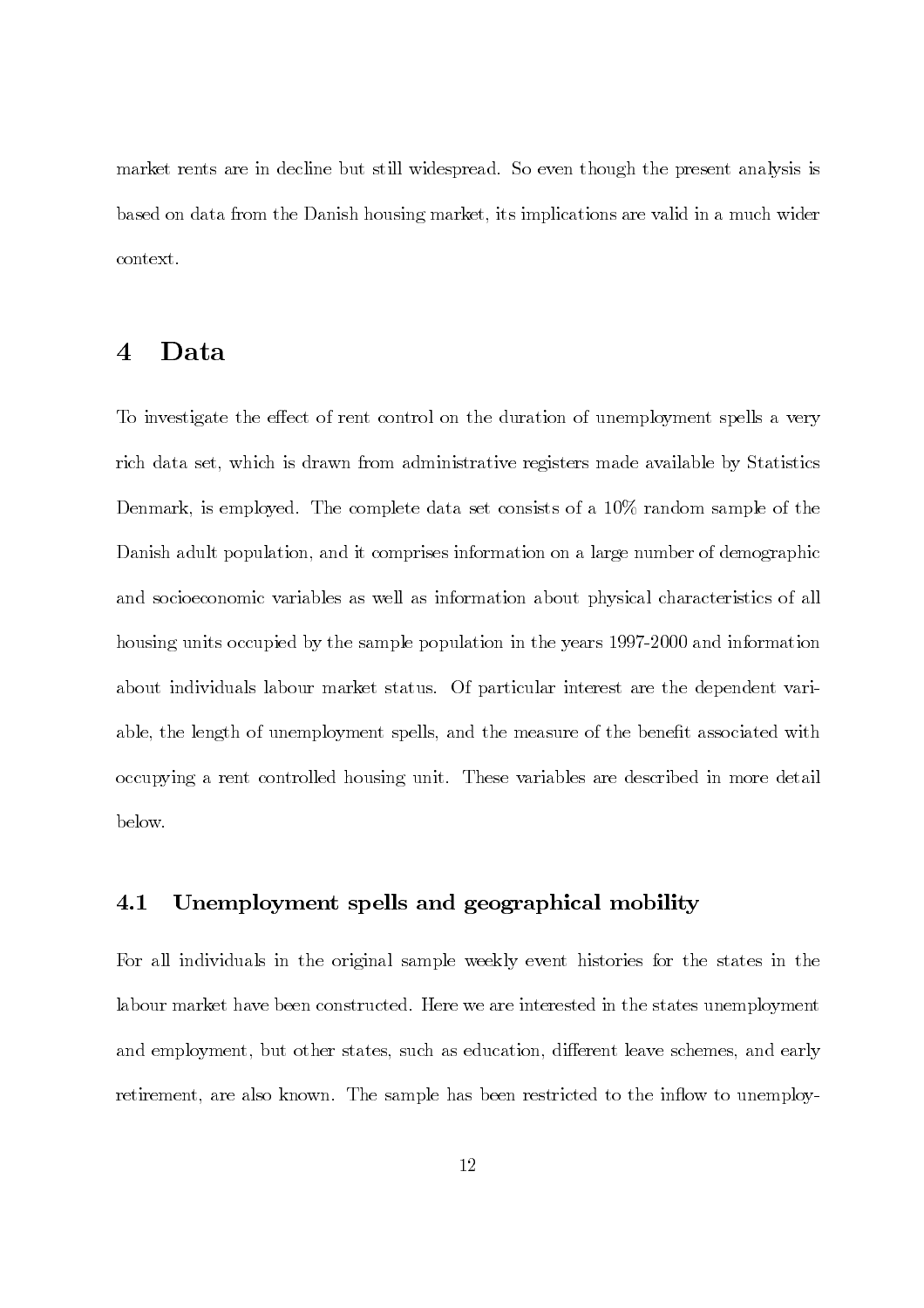ment during the years 1997-2000, that is, we construct a flow sample of unemployment spells. The duration of each unemployment spell is known in weeks, and if the subsequent destination state is employment then this is known as well.

To distinguish between workers finding jobs by being geographically mobile and workers finding jobs in the local labour market, local labour markets must be defined. A local labour market consists of municipalities between which the internal migration rate is 50 % higher than the external migration rate, cf. Andersen (2000). There are 51 such commuting areas in Denmark. An unemployed worker is then defined to be geographically mobile if he or she gets a job and moves to another commuting area up to 8 weeks before and 52 weeks after the beginning of the job spell. This definition is based on the fact that the majority of all moves take place within this interval reflecting that workers typically first accept a new job and then search for a permanent new residence. Gregg et al. (2003) find a similar pattern for the UK.

There are 14,645 persons in the sample, contributing a total of 31,966 unemployment spells. Out of these, approximately  $40\%$  are temporary layoffs, that is, the unemployed worker returns to the previous employer at the end of the unemployment spell. In this study, temporary layoffs are considered to be right censored, since we are mainly interested in 'traditional' unemployment spells, where workers genuinely lose their jobs. 10,117 of these unemployment spells then end by the individual finding a new job in the local labour market, while only 610 workers find new jobs outside their commuting area. The remainder of the unemployment spells are either temporary layoffs, right-censored, or they end with a transition into another state (outside the labour market).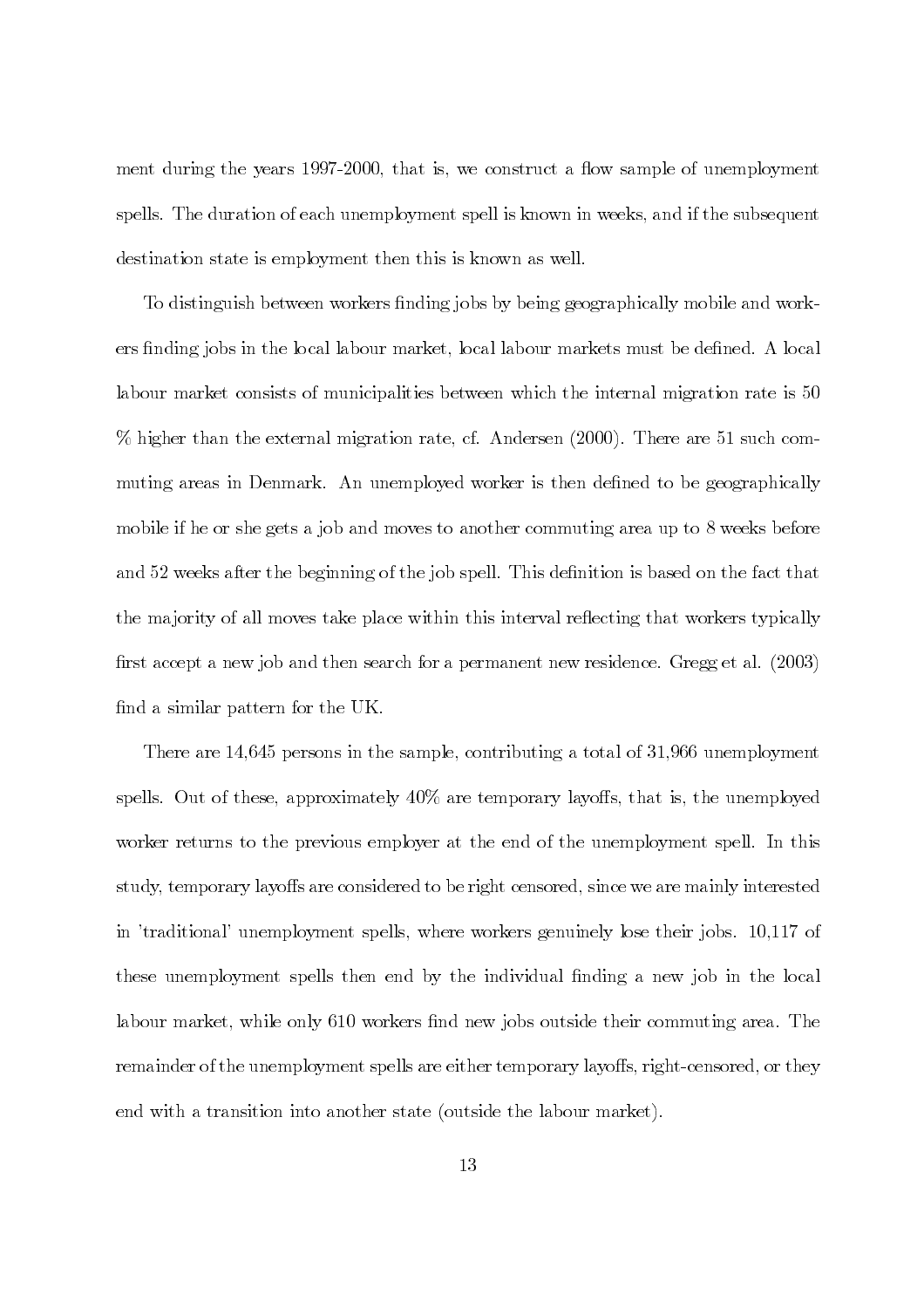#### 4.2 The rent control benefit

Moving dates are known for all individuals in the sample such that unemployment spells can be divided into housing unit specific parts. For each part we then need a measure for the extent to which the unit is rent regulated, which is to be included in the duration analysis as a time varying regressor.

The measure for a workers annual benefit from rent control is taken from Munch & Svarer  $(2002)$ . That is, the rent control benefit for a housing unit is the difference between the uncontrolled rent predicted for that unit and the actual rent paid on that unit. The predicted uncontrolled rent is derived by use of the Danish Tax Authorities (henceforth DTA) 1999 model for owner occupied housing. The DTA model is a hedonic price function for prices on the free market for owner occupied dwellings, and it is based on actual sales in the years 1996-1999 and a long list of housing traits for each unit (e.g. square meters, number of rooms, construction year, year for major improvements, floor, number of apartments in property, the presence of kitchen, shower, and toilet). In particular there is a high degree of geographical precision as each housing unit has been placed into one of more than 50,000 different areas with their own geographical coefficient. The original purpose of the model is to determine the value of the owner occupied housing units for tax reasons.

The DTA model is applied to all rented housing units to obtain the estimated uncontrolled price. The uncontrolled rent is then derived by multiplying with an estimate of user costs in Denmark. To arrive at the rent control benefit the actual rent paid is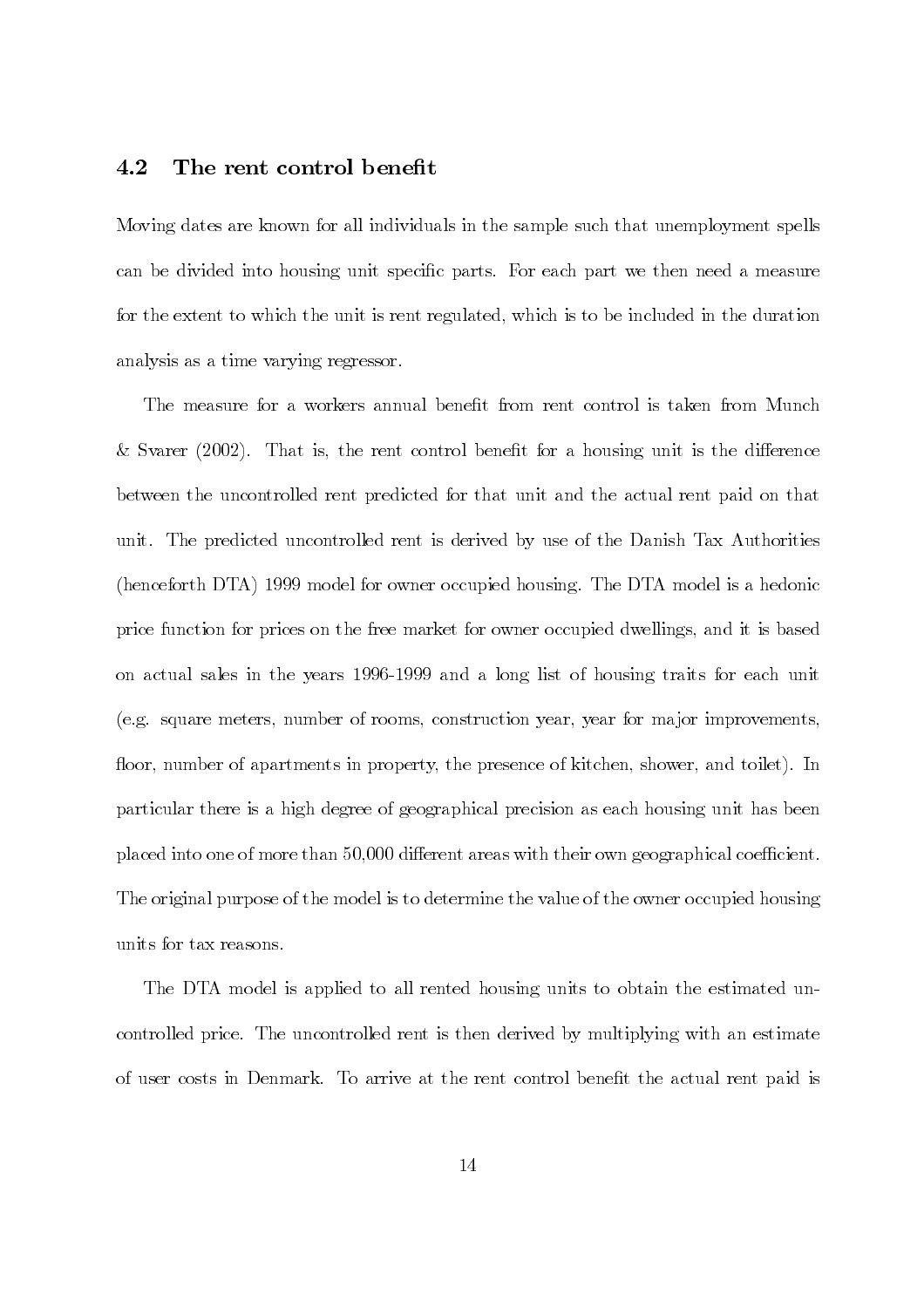subtracted, but this variable is only available for about 50  $\%$  of the rented units in the data. Therefore the missing rents are estimated by the Heckman two step procedure to control for sample selection. $^{2}$ 

In the econometric model below we use a relative measure of the rent control benefit as an explanatory variable. That is, we divide all housing units into deciles according to their rent control degree, where the rent control degree is the rent control benefit divided by the uncontrolled rent. This is done for three reasons. First, the estimated user cost level is somewhat arbitrary, but the level of user costs does not affect the relative rent control degree. Second, the price level of owner occupied housing could be affected by spill overs from rent control in the market for rented housing (see e.g. Hackner & Nyberg, 2000 for a theoretical argument). Again the relative rent control degree of a housing unit is independent of the level of the predicted uncontrolled price. Third, the method to measure rent control benefits is likely to produce measurement errors, since the hedonic rent function used to predict uncontrolled rents is unlikely to fully explain rents. The impact of potential measurement error is reduced by using deciles of the rent control degree. These issues are discussed in more detail in Munch  $&$  Svarer (2002).

Finally it should be noted that the available DTA model is for 1999 and in addition rents are only observed for 1999, but a relative measure of the degree to which each housing unit is regulated within each of the years 1997-2000 is required. This is solved by allocating a 1999 relative rent control degree to units in other years in the following way. First, the rent control degrees for the stock of rented units in 1999 is calculated and these

<sup>&</sup>lt;sup>2</sup>For more details on this see Munch & Svarer (2002).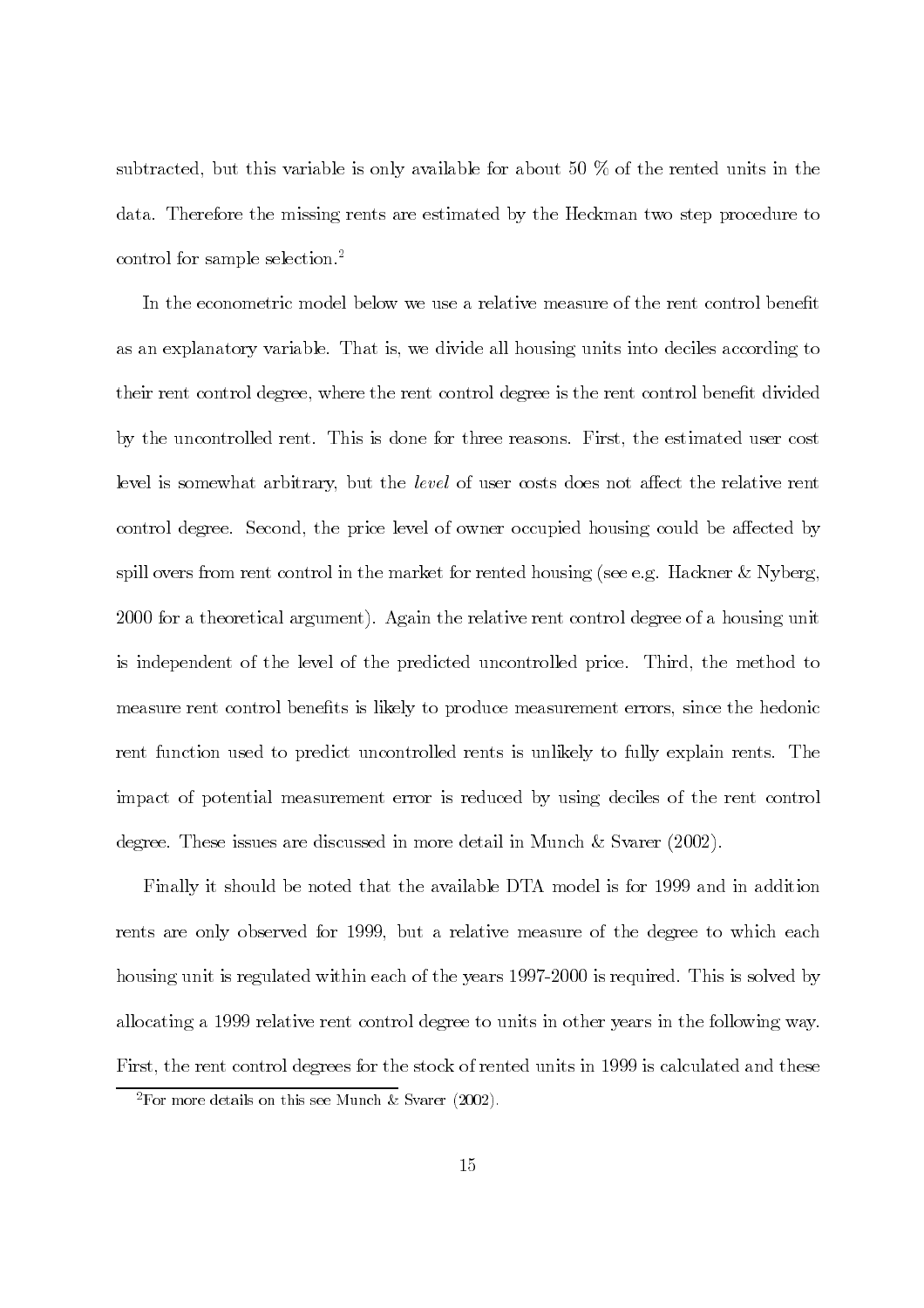are divided into deciles. From this 1999 distribution the decile limits are retained. Next, using the 1999 DTA model and 1999 rents, the 1999 rent control degree is calculated for all units in 1997, 1998 and 2000<sup>3</sup> and in each year the units are divided into deciles according to the 1999 decile limits.

#### 4.3 **Explanatory variables**

In the subsequent empirical model we also include various other explanatory variables. Specifically, we have information on the individual's age, level of education, civil status (married/cohabiting), UI fund membership, wealth, and finally their replacement rate. The latter is the ratio of the UI benefits they receive to the most recent wage. The means and standard deviations of the explanatory variables are presented in Table 1.

#### $\bf{5}$ **Empirical model**

In this section we describe the econometric model used to investigate how rent control affects individual transitions out of unemployment. We are interested in modelling the transition out of unemployment and into employment either in the local labour market or in the national labour market. The empirical counterparts to the transition rates defined in Section 2 are the reduced-form hazard rates.

Let the continuous stochastic variable  $T, T \in (0, \infty)$ , denote unemployment duration.  $3$ The 1999 rent control degree can change over time if some of the physical characteristics of a unit

have changed which is known in the data set.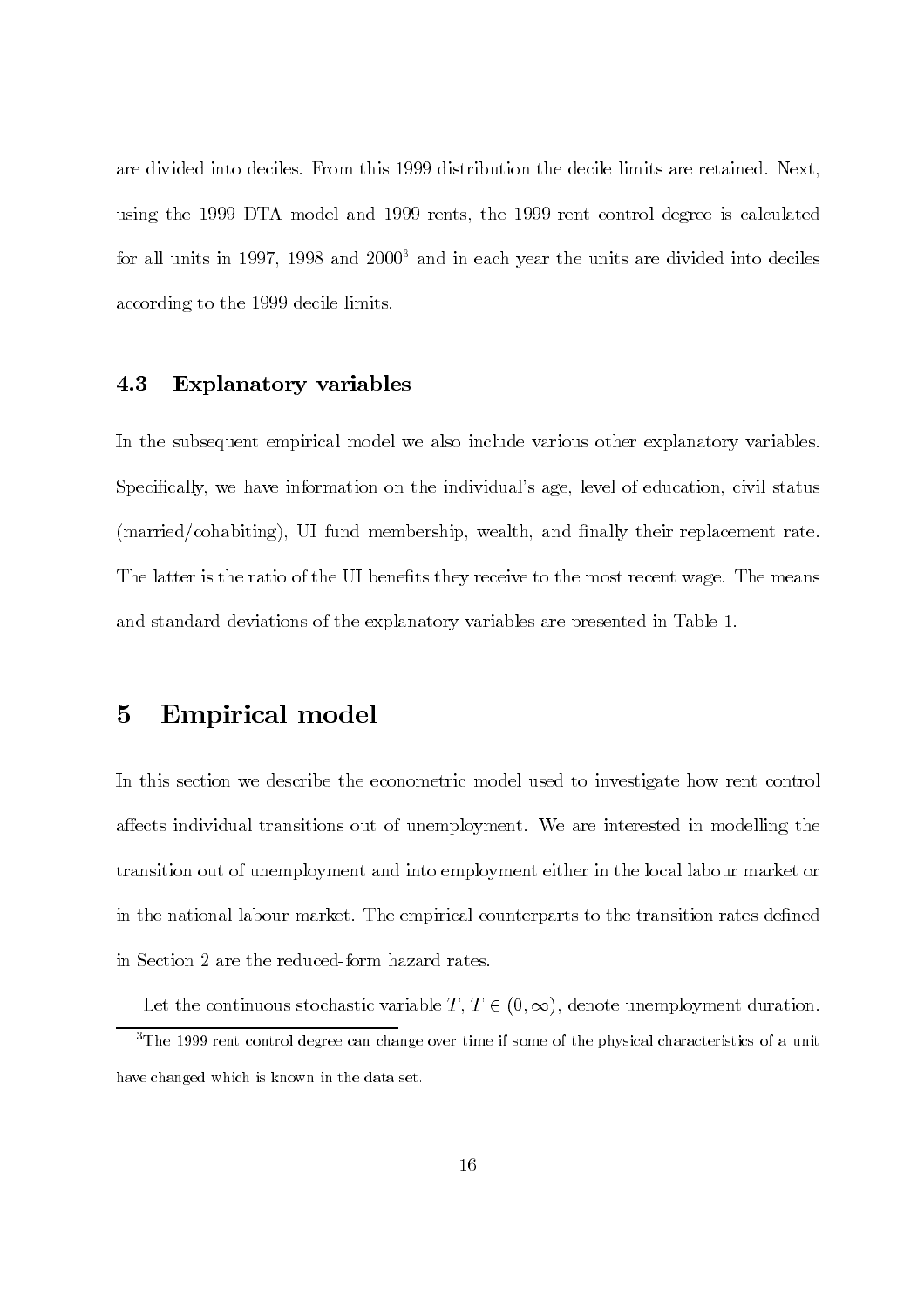The hazard rate, which denotes the probability for an individual with observed characteristics x and unobserved characteristics v of finding a job in the interval  $t + dt$  given that the individual is still unemployed at time  $t$ , is then given by

$$
h(t|x,v) = \lim_{dt \to 0} \frac{\mathbf{P}(t < T \le t + dt | T > t, x, v)}{dt}.
$$
 (1)

The hazard function is specified as a mixed proportional hazard model. That is, the hazard is the product of the baseline hazard, which captures the time dependence and a function of observed and unobserved characteristics

$$
h(t|x,v) = \lambda(t) \cdot \varphi(x,v), \qquad (2)
$$

where  $\lambda(t)$  is the baseline hazard and  $\varphi(x)$  is the scaling function specified as  $\exp(x\beta+v)$ .

Since we argued in section 2 that the effect of rent control on the hazard rate out of unemployment depends on whether the new job is local or not we specify a competing risks model with two destinations: a being employment in a new job in the local labour market and b being employment at a new employer in another region<sup>4</sup>. Let  $d_a = \mathbb{I}_{\{j=a\}}$  and  $d_b = \mathbb{I}_{\{j=b\}}$  denote the two destination state indicators for the events in the brackets. Each cause-specific hazard rate is specified as a mixed proportional hazard function with a piecewise constant baseline hazard with splitting times  $\tau_0 = 0, \tau_1, ..., \tau_K = +\infty$ . The value of the baseline hazard in the k'th interval is given by  $\lambda_i^k$ . Let  $k(t) : \Re_+ \cap \{1, 2, ..., K-1, K\}$ be a function that maps the duration, t, into interval k. Notice that the baseline hazard can attain arbitrary flexibility by increasing the number of intervals. The individual

 $4$ All other destinations are treated as right censored.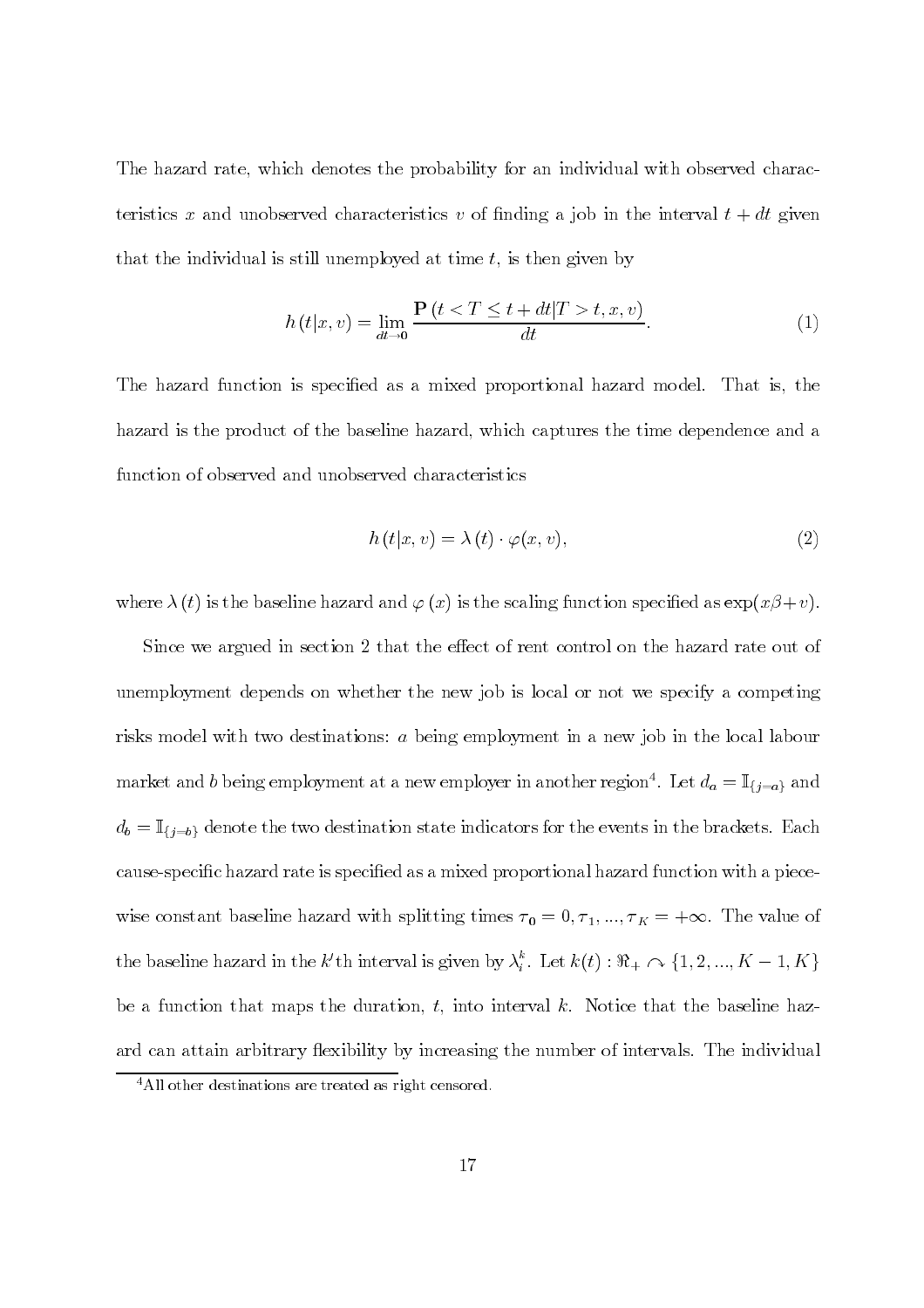contribution to the likelihood function is given by

$$
\mathcal{L}(\theta, \beta, \gamma, v) = \prod_{j=\{a,b\}} \left( \lambda_j^{k(t)} \cdot \exp\left[\beta_j x + \gamma_j RC + v_j\right] \right)^{d_j} \times \exp\left( -\sum_{j=\{a,b\}} \exp\left[\beta_j x + \gamma_j RC + v_j\right] \cdot \left( \sum_{h=1}^{k(t)-1} \lambda_j^h (\tau_h - \tau_{h-1}) + \lambda_j^{k(t)} \left( t - \tau_{k(t)-1} \right) \right) \right)
$$
\n(3)

where  $RC$  denotes the rent control decile. To obtain the parameter estimates we apply maximum likelihood estimation on the marginal likelihood function<sup>5</sup>

$$
\mathcal{L}(\lambda, \beta, \gamma) = \iint \mathcal{L}(\lambda, \beta, \gamma, v) dG(v_a, v_b)
$$

The unobserved heterogeneity distribution follows a bivariate discrete distribution with  $2\times 2$  points of support. We normalize one of the support points in each of the cause-specific hazard functions to zero, since the baseline hazard acts as a constant term.

#### **Results** 6

In this section we present the results. Table 1 contains the results from the competing risks duration model. The parameter estimates describe the effect of the explanatory variables on the escape rate from unemployment. A positive sign implies that the specific characteristic increases the escape rate from unemployment or put differently reduces the expected duration of the unemployment spell. We will focus our discussion on the effect of rent control and simply note that the effects of the other explanatory variables are in accordance with other studies of individual unemployment duration and will not be discussed here.

 $5\,\text{For more details on the likelihood function see e.g. Jensen \& Svarer (2003).}$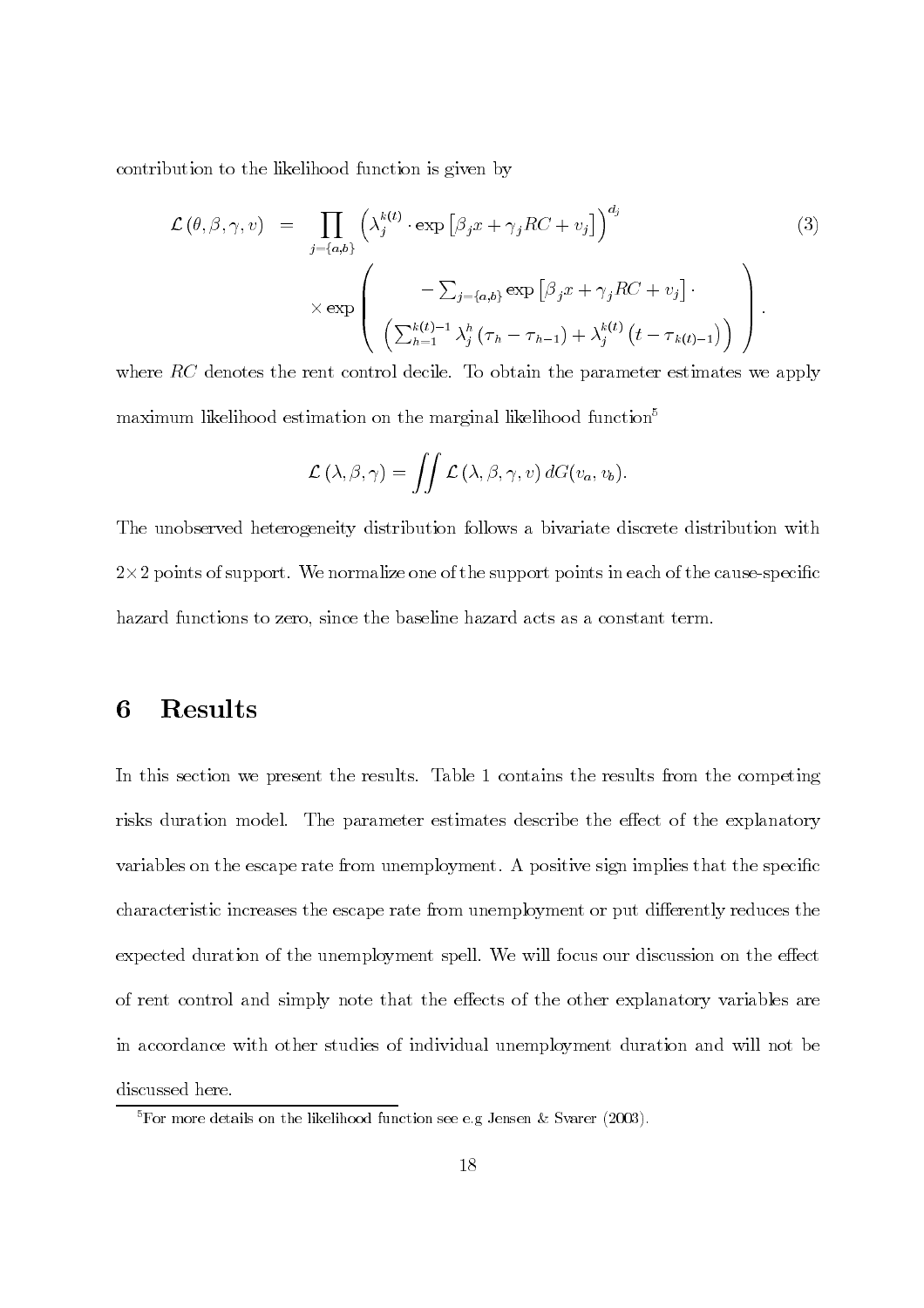|                            | .<br>$\sim$ . The state of $\sim$ . The state of $\sim$<br>1111 <i>011</i> 100<br>New job, national<br>New job, local |           | Descriptives |          |         |           |
|----------------------------|-----------------------------------------------------------------------------------------------------------------------|-----------|--------------|----------|---------|-----------|
|                            | Coeff.                                                                                                                | Std. dev. | Coeff.       | Std. dev | Mean    | Std. dev. |
| Rent control degree $(10)$ | $-0.5187$                                                                                                             | 0.1786    | 0.1177       | 0.0446   | 0.42    | 0.28      |
| Female                     | $-0.2736$                                                                                                             | 0.1071    | $-0.0459$    | 0.0261   | 0.49    |           |
| Children in household      | $-0.5460$                                                                                                             | 0.1441    | $-0.1630$    | 0.0316   | 0.25    |           |
| Age, 25-29                 | $-0.2034$                                                                                                             | 0.1255    | $-0.0128$    | 0.0363   | 0.28    |           |
| Age, 30-39                 | $-0.8731$                                                                                                             | 0.1444    | $-0.2869$    | 0.0375   | 0.25    |           |
| Age, 40-49                 | $-1.8556$                                                                                                             | 0.2160    | $-0.5020$    | 0.0416   | 0.14    |           |
| Age, $50+$                 | $-2.7625$                                                                                                             | 0.3276    | $-0.7976$    | 0.0460   | 0.11    |           |
| Married/cohabiting         | 0.2745                                                                                                                | 0.1058    | 0.0798       | 0.0249   | 0.43    |           |
| Large city                 | 1.8557                                                                                                                | 0.2133    | 0.0328       | 0.0360   | 0.21    |           |
| Rural area                 | 1.8030                                                                                                                | 0.2123    | 0.0220       | 0.0335   | 0.61    |           |
| Basic edu.                 | $-1.0747$                                                                                                             | 0.1809    | $-0.3748$    | 0.0393   | 0.35    |           |
| High school                | 0.1650                                                                                                                | 0.1731    | 0.0051       | 0.0442   | 0.12    |           |
| Skilled                    | $-0.6069$                                                                                                             | 0.1696    | $-0.1026$    | 0.0387   | 0.34    |           |
| Not member of UI fund      | $-0.0332$                                                                                                             | 0.1143    | $-0.4145$    | 0.0277   | 0.19    |           |
| Building                   | $-0.5503$                                                                                                             | 0.3020    | 0.5271       | 0.0597   | 0.04    |           |
| Metal                      | $-0.0055$                                                                                                             | 0.2357    | 0.1179       | 0.0690   | 0.04    |           |
| Manufacturing              | $-0.5151$                                                                                                             | 0.1642    | 0.0141       | 0.0326   | 0.18    |           |
| Female unskilled           | $-0.7573$                                                                                                             | 0.4241    | $-0.0958$    | 0.0732   | 0.04    |           |
| Academics                  | 0.2048                                                                                                                | 0.2214    | $-0.0614$    | 0.0575   | 0.06    |           |
| Wealth $//1000000)$        | $-0.0513$                                                                                                             | 0.2786    | $-0.0603$    | 0.0684   | $-0.02$ | 0.19      |
| UI replacement rate        | $-0.6173$                                                                                                             | 0.3531    | $-0.4799$    | 0.0742   | 0.79    | 0.16      |
| Number of individuals      |                                                                                                                       |           |              |          |         | 14,645    |

TABLE 1: EFFECTS ON UNEMPLOYMENT HAZARD<sup>6</sup>

Note: Bold figures indicate a significant coefficient at the 5% level.

The novel finding in Table 1 is the effect of rent control. In line with the theoretical predictions in Section 2 unemployed individuals in private rental housing, who are occupying a housing unit that give rise to a high rent control degree, are less likely to leave unemployment for a job outside their local labour market. In contrast they are relatively more inclined to find a job in their local labour market. The direct effect of rent control on the functioning of the labour market is therefore not unambiguously negative, as far as unemployment duration is concerned. If the goal is to bring individuals into employment as quickly as possible rent control does not jeopardize the objective. We also tried to estimate a single risk version of the model. In that model there was no significant (at the  $5\%$  level) association between the rent control degree and the escape rate from

 ${}^{6}$ The estimated baseline hazard and components of the unobserved heterogeneity components are not presented in the table. The cause-specific hazard functions are depicted in Figure 1. The reference categories are age 18-24, single, living in Copenhagen, high level of education, and member of a UI fund.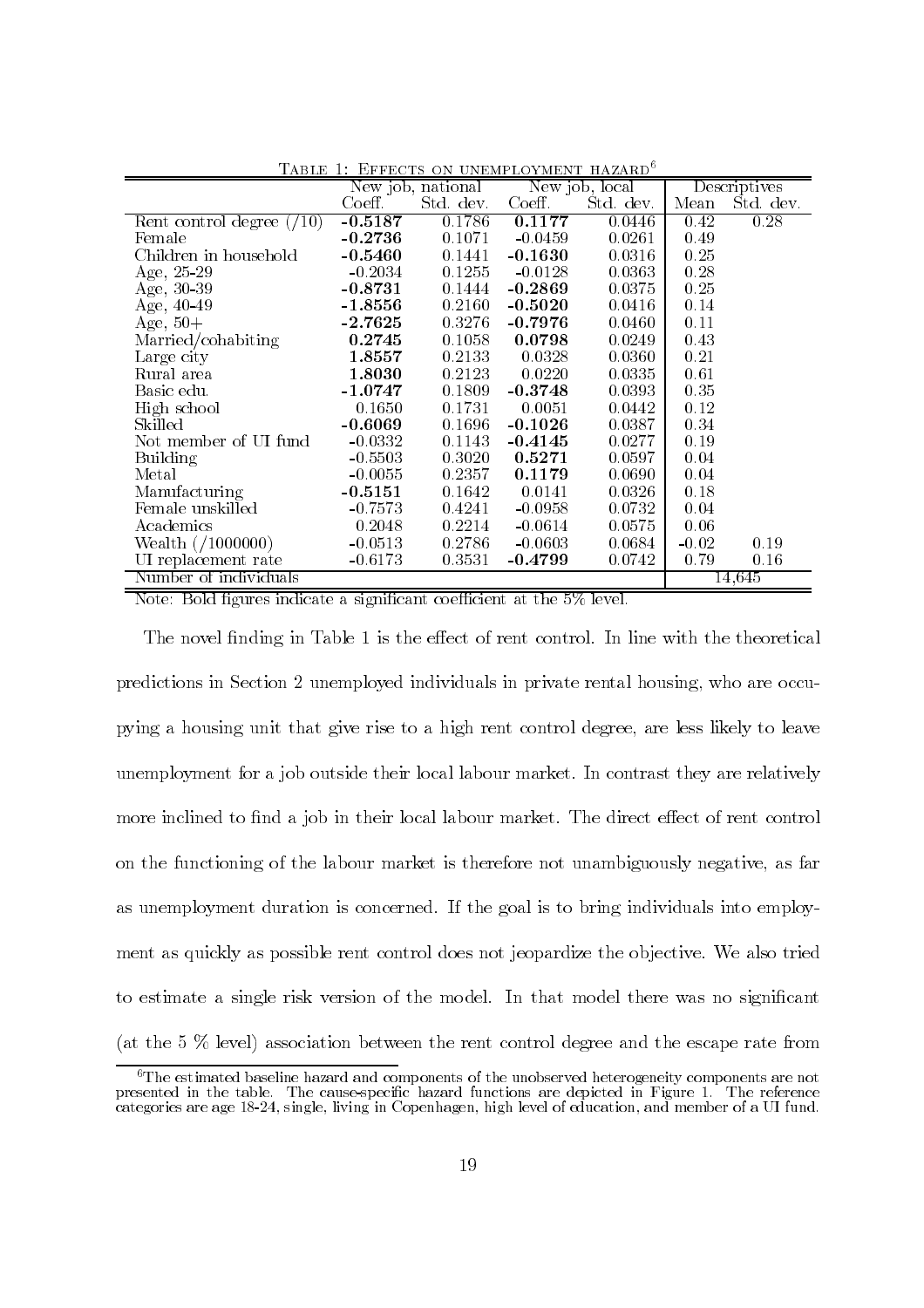unemployment. The results are available from the authors upon request.

That individuals are inclined to stay in their local labour market, even though they are living in rental housing, is shown in Figure 1. Here the two cause-specific baseline functions are drawn. The hazard rate into a new job in the local job market is markedly higher than the national labour market counterpart, reflecting that very few of the unemployed are moving to obtain employment. This phenomenon, however, is not a direct consequence of rent control. As shown by Munch & Svarer (2002) households living in highly rent controlled housing units are much less inclined to move, but as this baseline hazard shows, mobility is low irrespective of whether or not one lives in a controlled housing unit.

Thus, we must look for other potential explanations for the low level of geographical mobility among unemployed workers. In Denmark and in many other European countries, regional mobility is very low due to e.g. easy access to early retirement schemes and disability pensions. In a comparison between Europe and the US, Decressin & Fatas  $(1995)$ find that in Europe region-specific shocks are absorbed by adjustments in the participation rate, while in the US workers move. Also, relatively generous unemployment benefits are typically available in Europe, and the results of Table 1 suggest that the replacement rate of UI benefits have a stronger negative effect on the mobility hazard than on the local job hazard. Hence rent control is probably most harmful in countries where regional mobility constitutes an important tool of adjustment to shocks in the labour market (such as the US).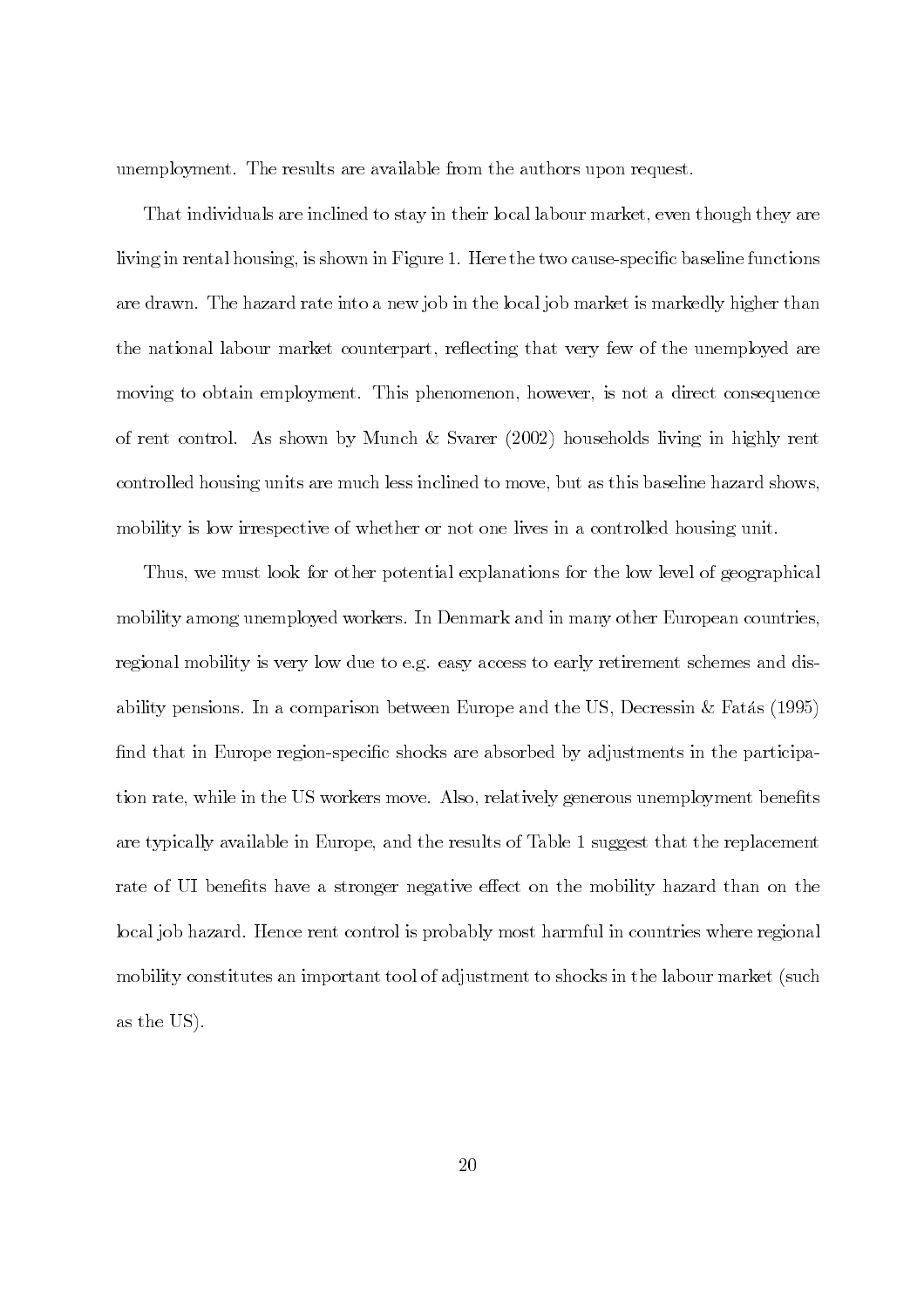

Figure 1: Cause-specific hazard functions.

#### Discussion and Conclusion  $\overline{7}$

In this paper we have investigated the effect of rent control on individual unemployment durations. We have established that the expected effect arising from rent control is that individuals occupying more rent controlled housing units are less likely to accept jobs outside their local labour market, whereas they are more likely to accept job offers in their local labour market, i.e. to accept jobs that do not require a change of residence. Our empirical results confirm the theoretical predictions.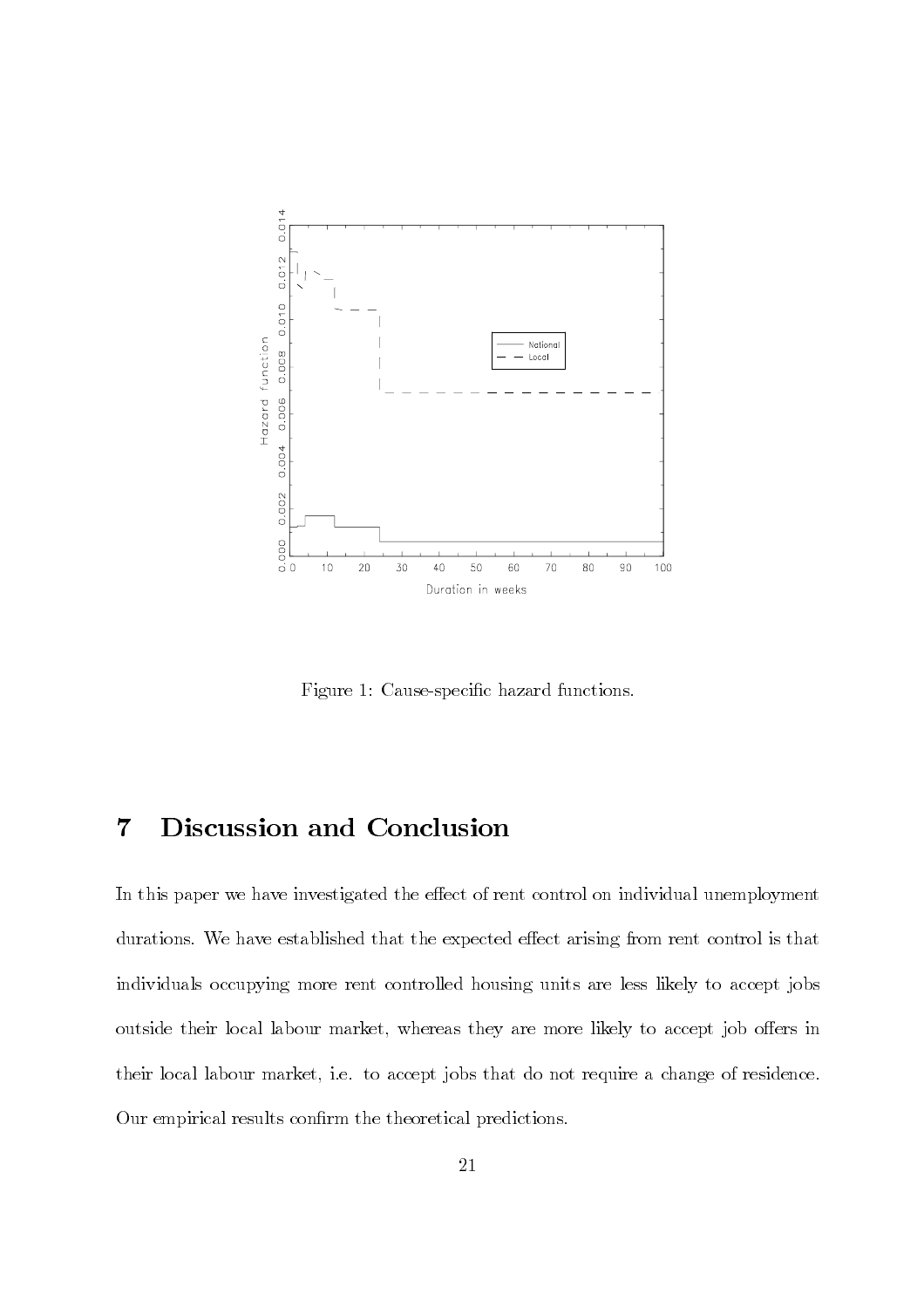As discussed in the theoretical section, prolonged unemployment duration is not the only potential distortionary impact on the labour market generated by rent control. Another potential effect is that unemployed workers living in housing with a large degree of rent control should be willing to accept jobs that involve longer commuting distances. Having access to commuting distances (knowing the location of the job and the house or apartment), we were, however, unable to find any significant association between commuting distance and rent control (results from OLS estimations are available upon request).

An efficient labour market would match workers to jobs where their productivity is the highest. Rent control provides workers with incentives to accept less than optimal matches, but it is not clear how to measure this phenomenon empirically. One possibility would be to perform wage regressions of the accepted wage, including rent control as a regressor, but unfortunately, the wage in our sample is an average hourly wage over the whole year, and this may in some cases reflect wages in previous or subsequent jobs, that is, not the job immediately following the unemployment spell.

One interesting implication of our results in combination with the potential matching inefficiency effect discussed above is that they give some support to a proposed mechanism through which rent control has harmful effects. Hardman & Ioaniddes (1999) establish in a theoretical growth model that rent control can adversely affect economic growth. Their argument goes as follows. Since rent control makes workers less inclined to be geographically mobile, firms face a harder time hiring the right man for the job. This in turn make labour a more expensive input factor, and as a reaction firms substitute to capital. This increases the demand for capital which increases the price of capital - the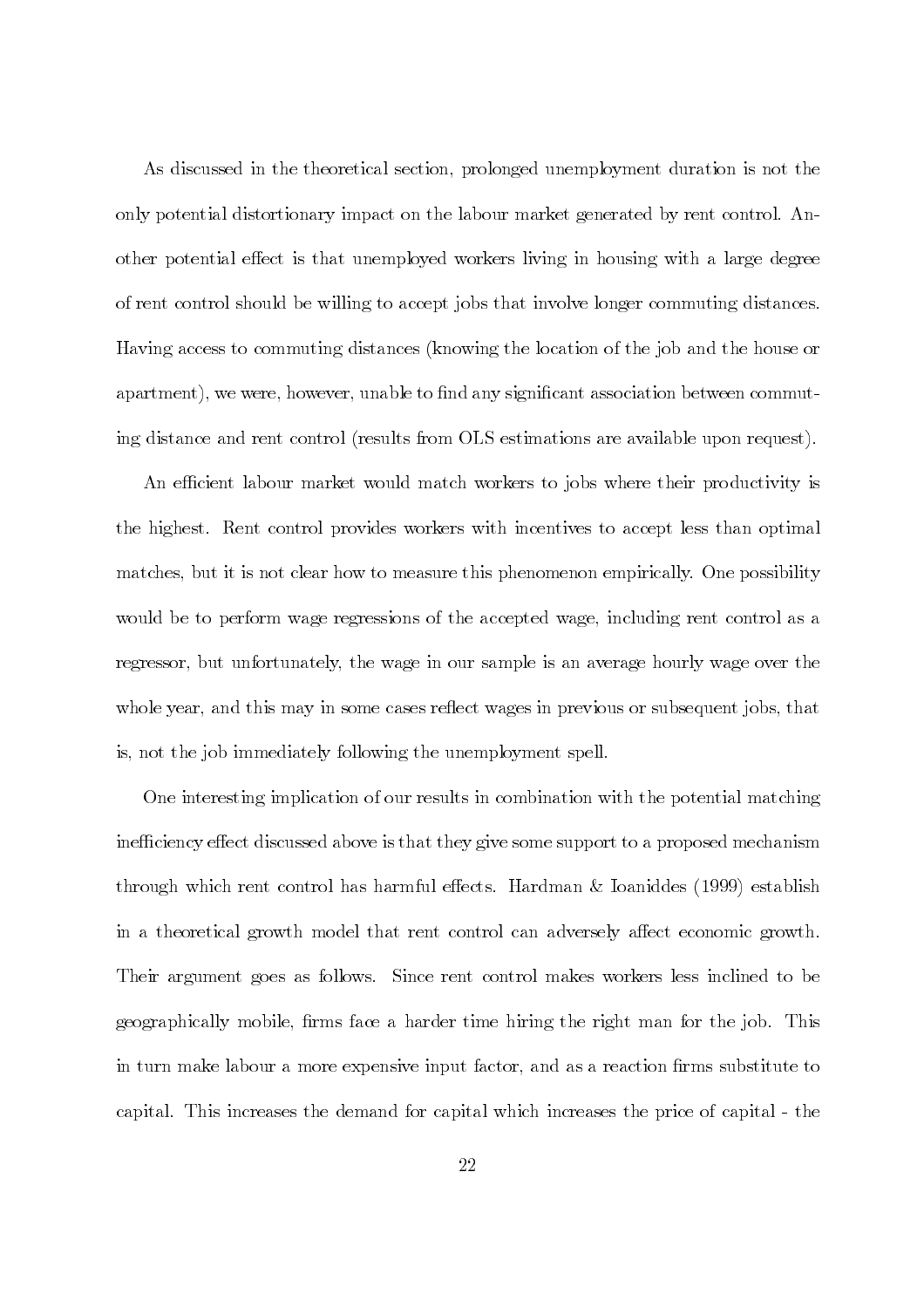interest rate. The higher interest rate will reduce investments and hence economic growth. The results in this paper indeed suggest that the first part of their line of reasoning finds some empirical support. We have, however, been unable to test the remainder of the argument, which will be left for future research.

## References

- [1] R.M. Alston, J. Kearl and M.B. Vaughan, Is there consensus among economists in the 1990's?, American Economic Review, 82, 203-209 (1992).
- [2] A.K. Andersen, Commuting areas in Denmark, AKF, Copenhagen (2000).
- [3] R. Arnott and M. Igarashi, Rent control, mismatch costs and search efficiency,  $Re$ gional Science and Urban Economics, 30, 249-288 (2000).
- [4] R. Arnott, Tenancy rent control, Forthcoming Swedish Economic Policy Review  $(2003).$
- [5] Danish Economic Council, "Danish Economy", Copenhagen, (spring 2001).
- [6] J. Decressin & A. Fatás, Regional labor market dynamics in Europe, *European Eco*nomic Review, 39.1627-1655 (1995).
- [7] E.L. Glaeser and E.F. Luttmer, The misallocation of housing under rent control, Forthcoming American Economic Review (2003).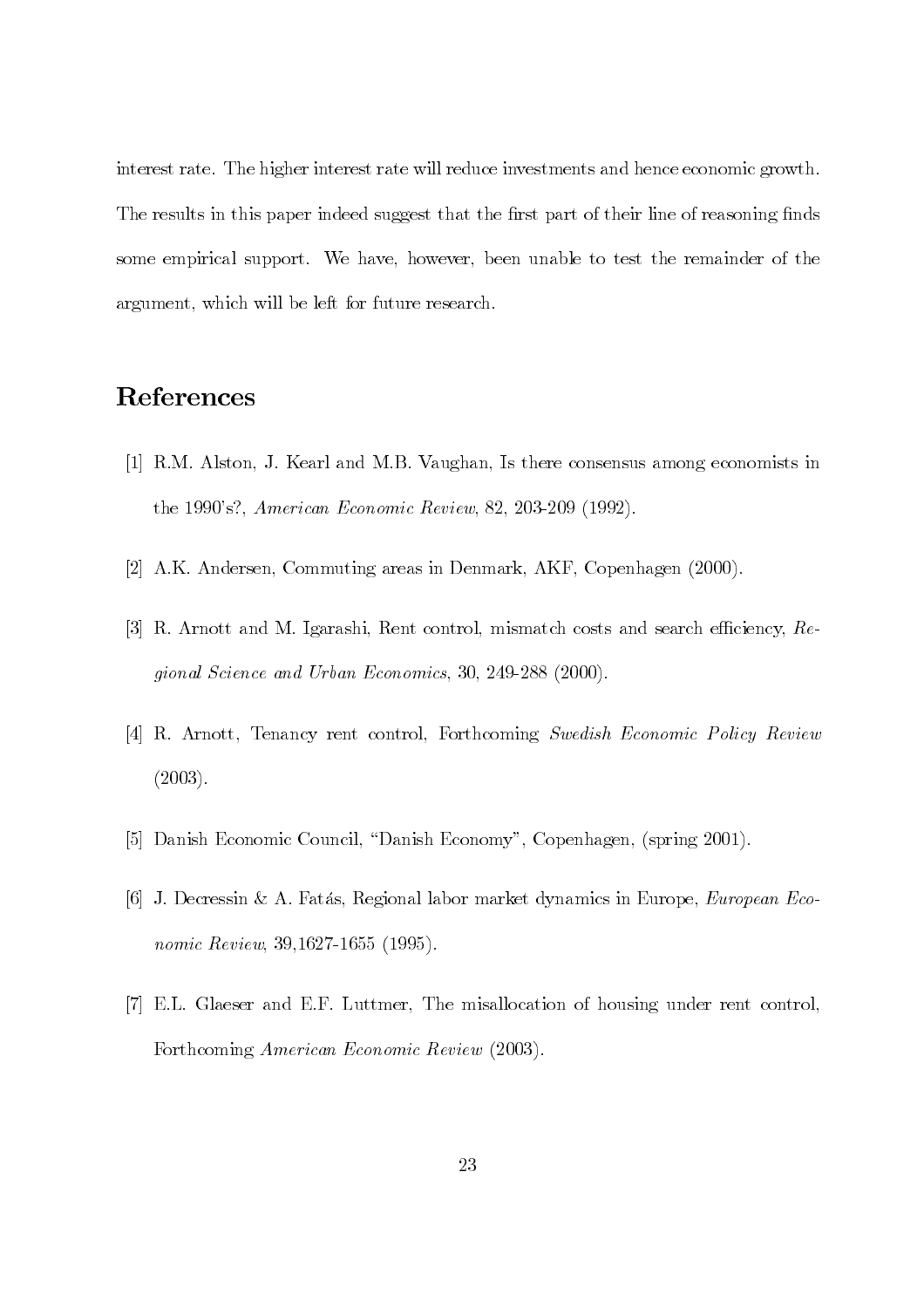- [8] P. Gregg, S. Machin and A. Manning, Mobility and joblessness, in: Seeking a premier league economy, ed. R. Blundell, D. Card & R.B. Freeman, The University of Chicago Press (2003).
- [9] J. Gyourko and P. Linneman, Rent control and rental housing quality: A note on the effects of New York City's old controls, *Journal of Urban Economics*, 27, 398-409  $(1990).$
- [10] F. A. Hayek, Austria: The repercussions of rent restrictions, in: **Rent control: a popular paradox**, Frasier Institute (1975).
- [11] J. Häckner and S. Nyberg, Rent control and prices of owner occupied housing, Scandinavian Journal of Economics,  $102, 311-324$  (2000).
- [12] A.M. Hardman and Y.M. Ioannides, Residental mobility and the housing market in a two-sector neoclassical growth model, Scandinavian Journal of Economics, 101,  $315-335$   $(1999)$ .
- [13] P. Jensen and M. Svarer, Short- and long-term unemployment: Do temporary layoffs affect this distinction?, *Empirical Economics*, 28, 1, 23-44 (2003).
- [14] T. Lancaster, "The econometric analysis of transition data", Cambridge University Press, Cambridge (1990).
- [15] H. Lind, Rent regulation: A conceptual and comparative analysis, *European Journal* of Housing Policy, 1, 41-57 (2001).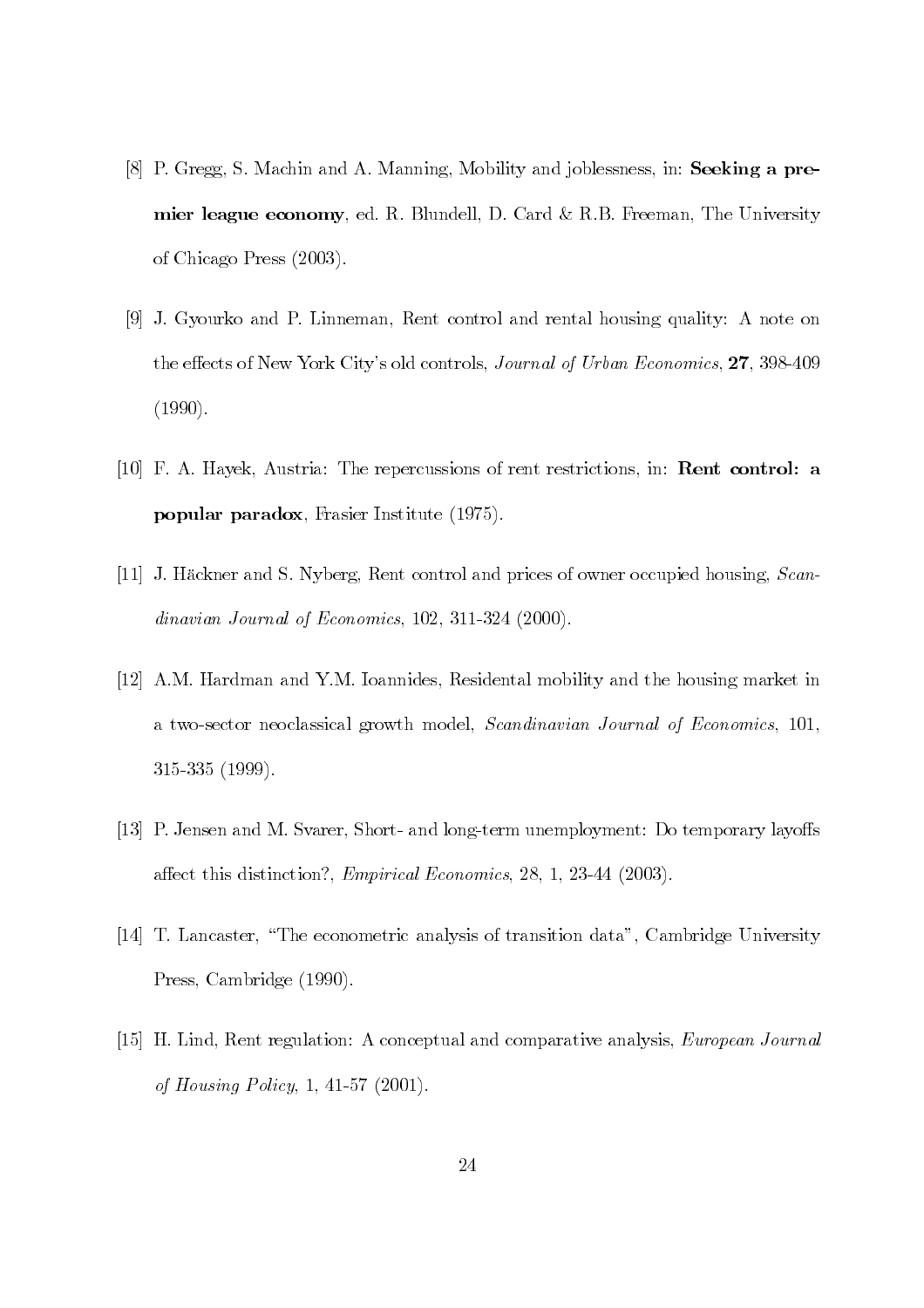[16] J. Munch and M. Svarer, Rent control and tenancy duration, Journal of Urban Eco $nonics, 52,3, 542-560 (2002).$